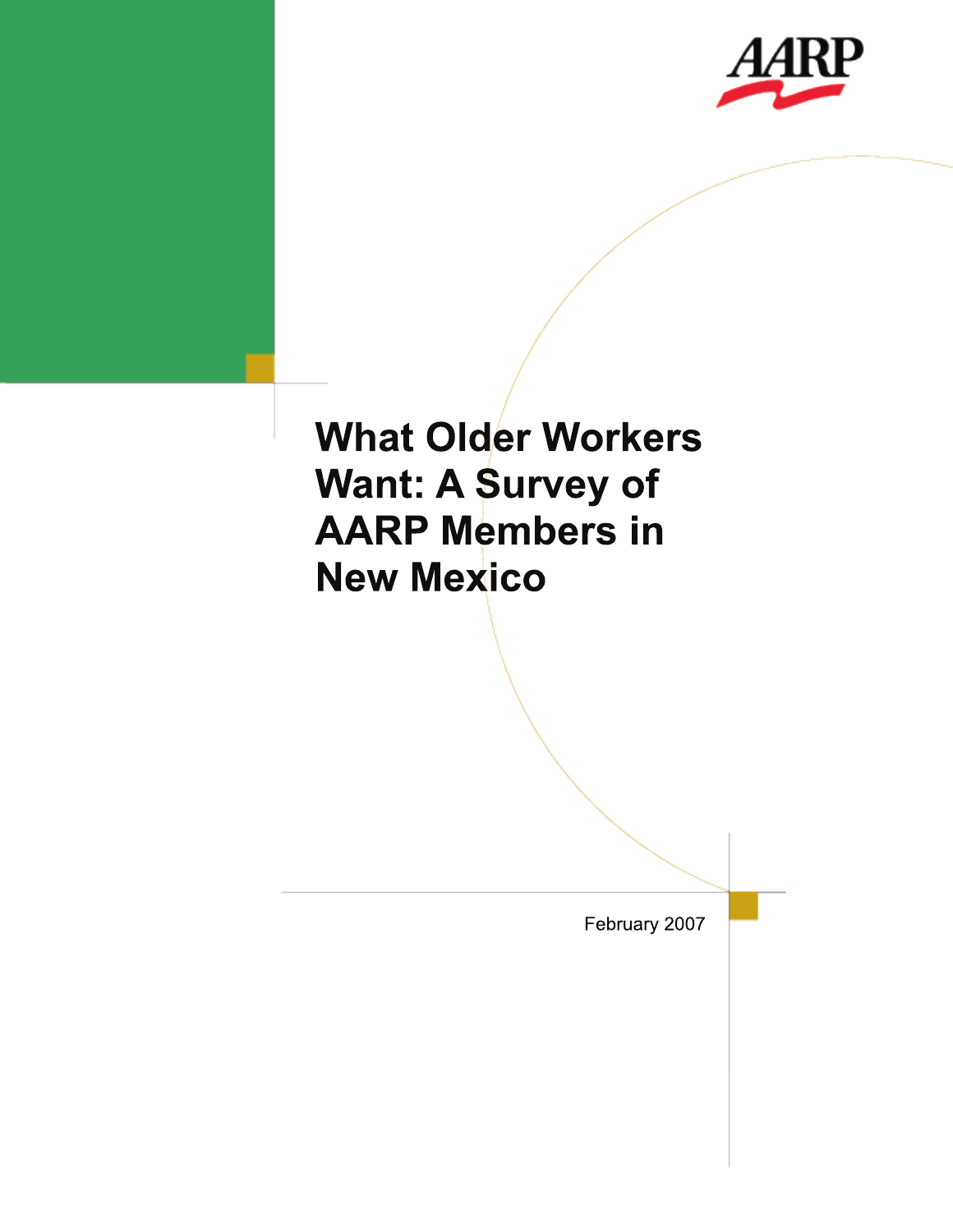

# **What Older Workers Want: A Survey of AARP Members in New Mexico**

**Report Prepared by Cassandra Burton and Joanne Binette**

**Copyright © 2007 AARP Knowledge Management 601 E Street NW Washington, DC 20049 http://www.aarp.org/research/ Reprinting with Permission**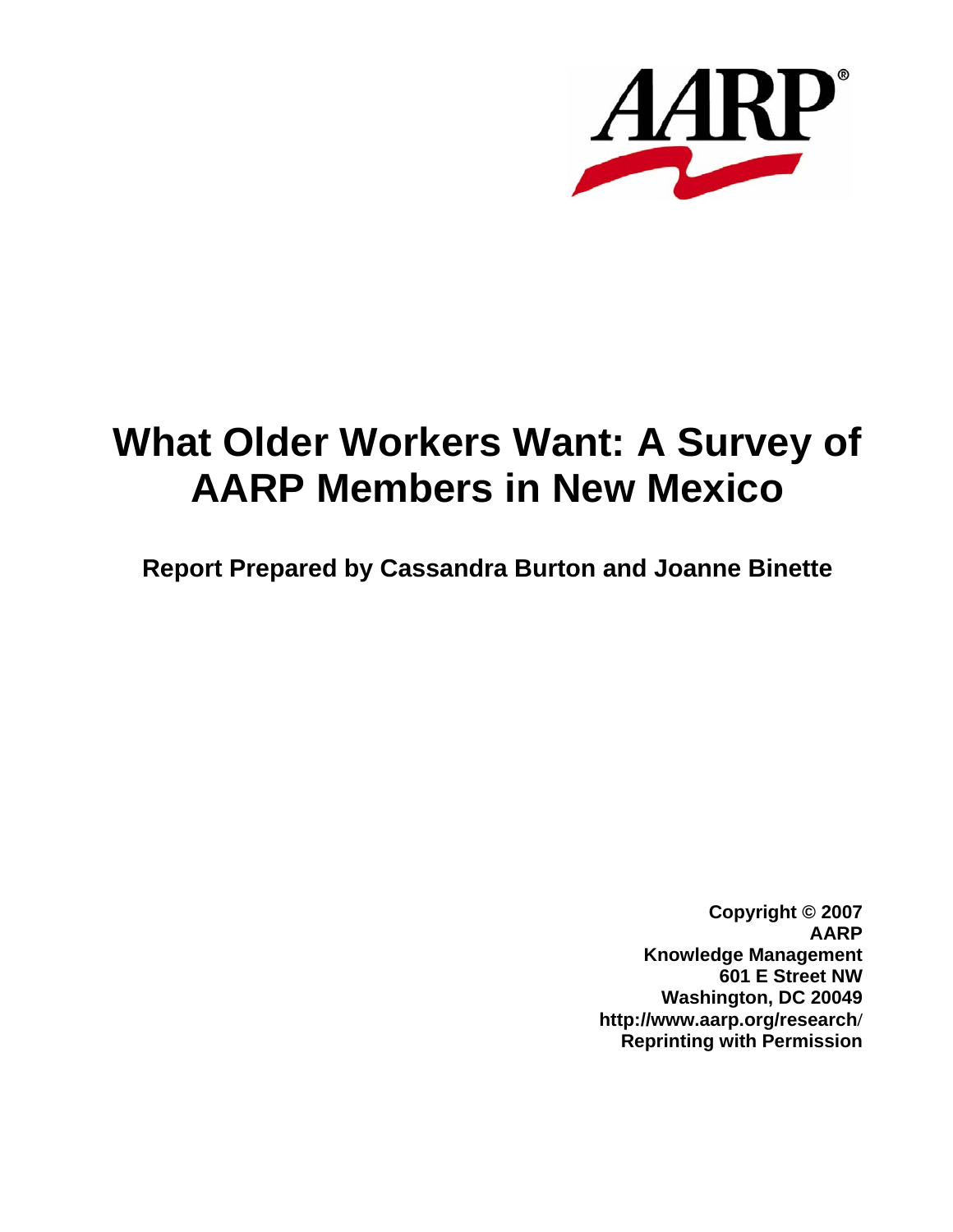AARP is a nonprofit, nonpartisan membership organization that helps people 50+ have independence, choice and control in ways that are beneficial and affordable to them and society as a whole. We produce *AARP The Magazine*, published bimonthly; *AARP Bulletin*, our monthly newspaper; *AARP Segunda Juventud*, our bimonthly magazine in Spanish and English; *NRTA Live & Learn*, our quarterly newsletter for 50+ educators; and our website, www.aarp.org. AARP Foundation is our affiliated charity that provides security, protection, and empowerment to older persons in need with support from thousands of volunteers, donors, and sponsors. We have staffed offices in all 50 states, the District of Columbia, Puerto Rico, and the U.S. Virgin Islands.

### **Acknowledgements**

AARP staff from the New Mexico State Office, State Affairs, Public Policy Institute, and Knowledge Management contributed to the design and implementation of this study. Special thanks go to AARP staff including Beth Velasquez, New Mexico State Office; Clare Hushbeck, State Affairs; Sara Rix, Public Policy Institute; Darlene Matthews, Erica Dinger, Brittne Nelson, Kate Bridges, Rachelle Cummins, and Jennifer Leslie, Knowledge Management. Thanks also go to Michael Schuster, Office of the General Counsel, for his review of the report. John Woelfel of Woelfel Research, Inc. insured a timely and high quality survey. Joanne Binette, Knowledge Management managed the project and Cassandra Burton, Knowledge Management wrote the report. For more information, contact Joanne Binette at (202) 434-6303.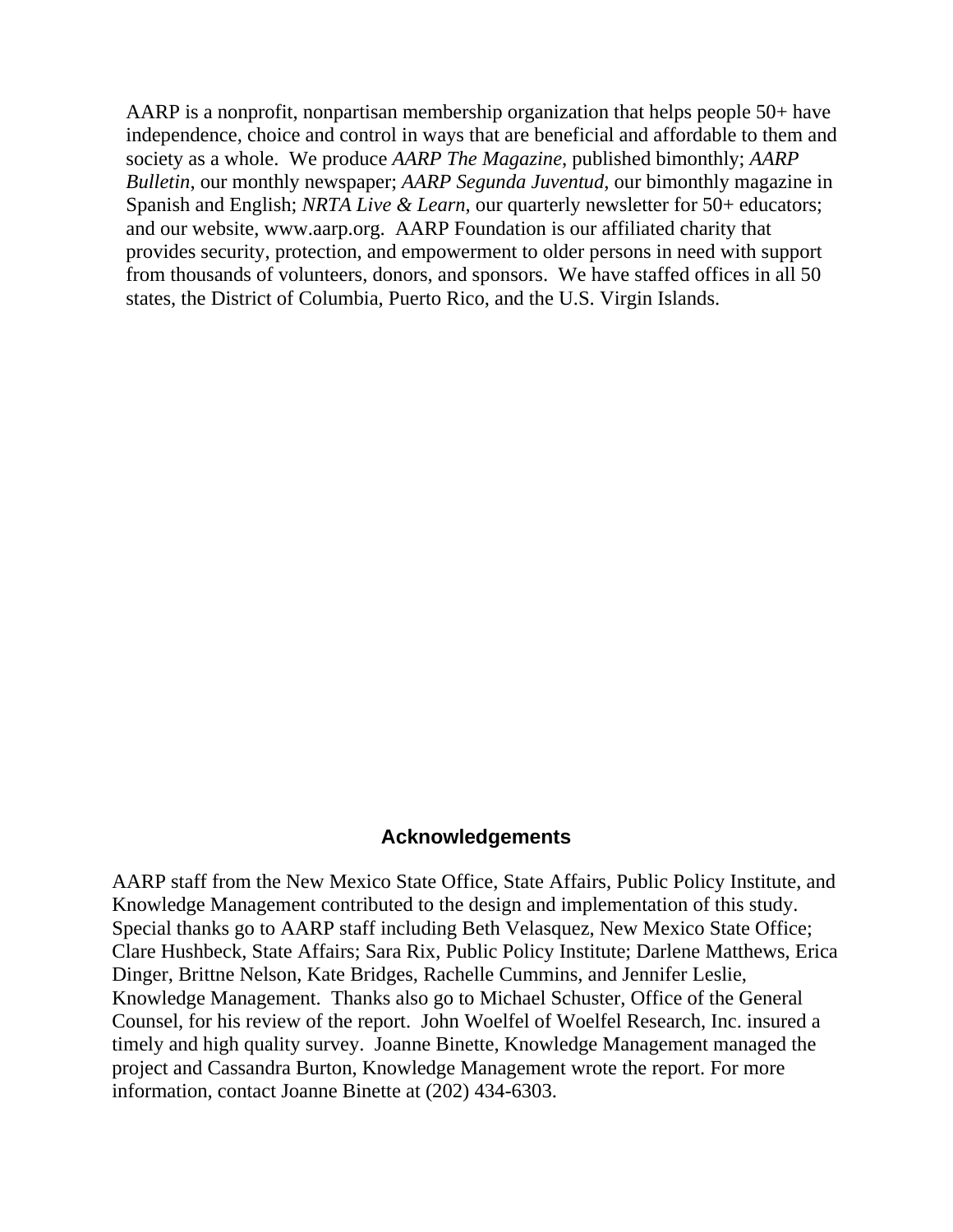# **Background**

When approaching retirement age, some people choose to retire and never work again, whereas others choose to remain in the workforce. There are many factors contributing to the increasing number of older workers remaining in the labor force, including the prohibition of mandatory retirement, changes to Social Security, low retirement savings rates, and the erosion of pension plans and retiree health benefits.<sup>1</sup>

The Census Bureau and Bureau of Labor Statistics have predicted for years now that there would be a substantial aging of the workforce and an ensuing cohort of fewer younger workers. New Mexico, like so many other states, is faced with both a graying population and an aging workforce. In 2002, persons aged 65 and older made up 11.7 percent of the total population in New Mexico. It is expected that by the year 2020 this number will grow to 14.7 percent, or an estimated 2.7 million people age 65 and older.<sup>2</sup>

AARP commissioned a survey of 800 AARP members in New Mexico age 50 to 70 years old to gauge their attitudes and opinions about older workers issues. The survey specifically explored members' current employment status, plans on what to do at retirement age, reasons for continuing to work or to look for work, and their experiences with potentially discriminatory acts. This telephone survey was conducted in October 2006. The full annotated questionnaire is contained in the appendix to this report. Throughout the report, statistics representing member responses are reported in percentages.<sup>3</sup> In some instances, percentages are small and may not seem to represent a significant proportion of members, yet when projected to the total New Mexico membership the actual number of people may be substantial. As of December 31, 2006, the number of AARP members in New Mexico was 253,328.

 $\overline{a}$ 

<sup>&</sup>lt;sup>1</sup> Rix, Sara (2004) Aging and Work – A View from the United States. AARP, Washington, DC.<br><sup>2</sup> AARP, Public Policy Institute (2004), Agrees the States: *Profiles of Long Tarm Cana*, AARP.

AARP, Public Policy Institute (2004). *Across the States: Profiles of Long-Term Care*. AARP, Washington, DC. 3

 $3$  Percentages may not sum to 100% due to rounding.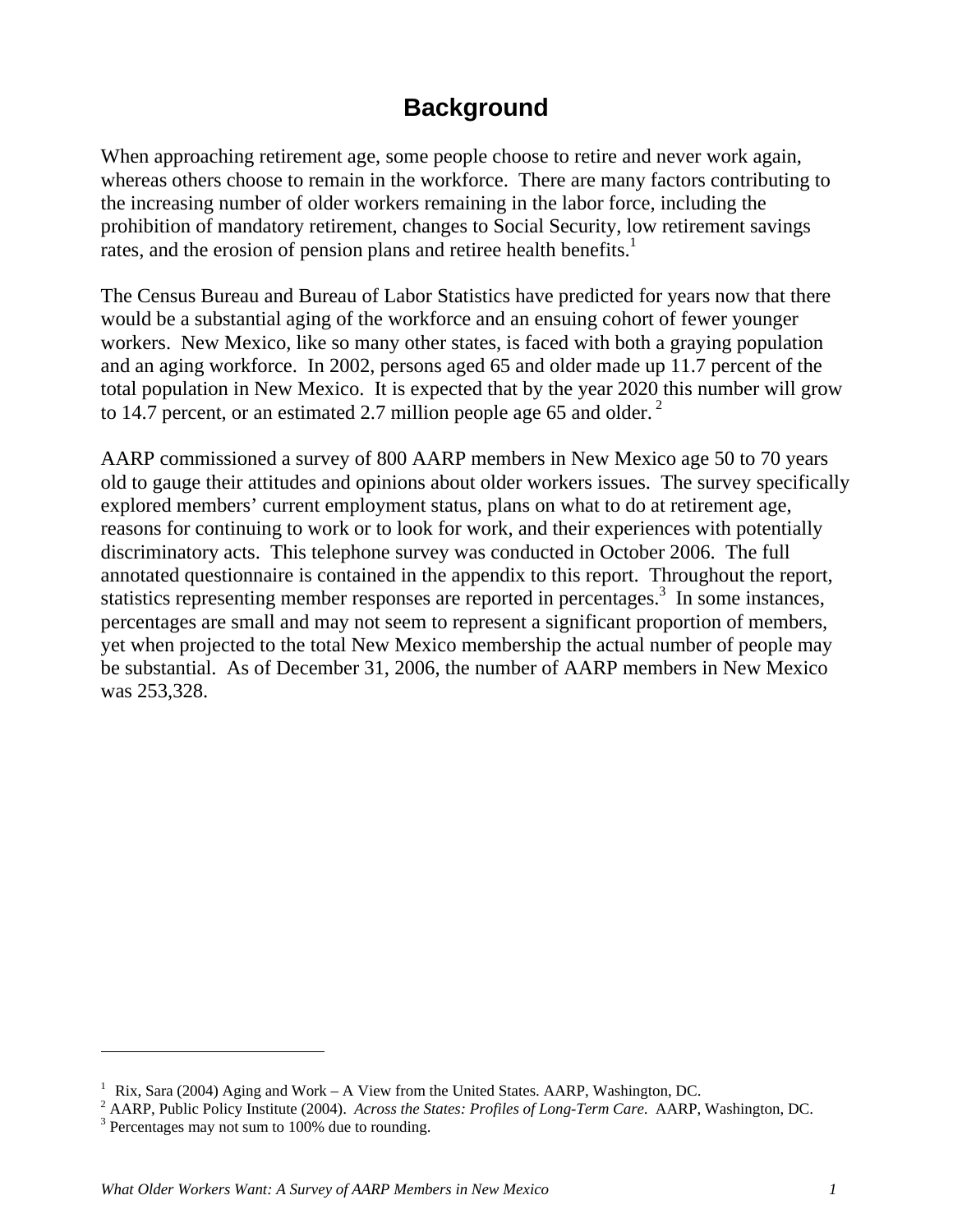# **Highlights**

- While forty-one percent of New Mexico members report that they are working or looking for work, another one in six  $(15%)$  report that they are retirees who are working again or looking for work. More than a third (36%) of New Mexico members report that they are fully retired.
- Half of New Mexico members who are still working or who are looking for work say they are extremely or very likely to put off full retirement; another one in five says they are somewhat likely to work as long as possible.
- One in five members who are working or looking for work think they will retire at age 62 or younger, while half believe they will retire between the ages of 63 and 70.
- Among members who are not retired, the most important factors in their decision to continue working are:
	- A challenging job  $(69\%)$
	- $\blacksquare$  Health insurance coverage (65%)
	- Earning money  $(62\%)$
	- Wanting to stay involved and connected to others (60%)
- More than three-quarters of New Mexico members report it would be helpful to them to have informational resources about making sure there is enough money in their retirement fund and having adequate health insurance.
- Some New Mexico members report that they or someone they know has experienced some form of age discrimination. About one in seven or more has been passed over for a raise, promotion or chance to get ahead, has been laid off, fired or forced out of a job, or has been encouraged to retire.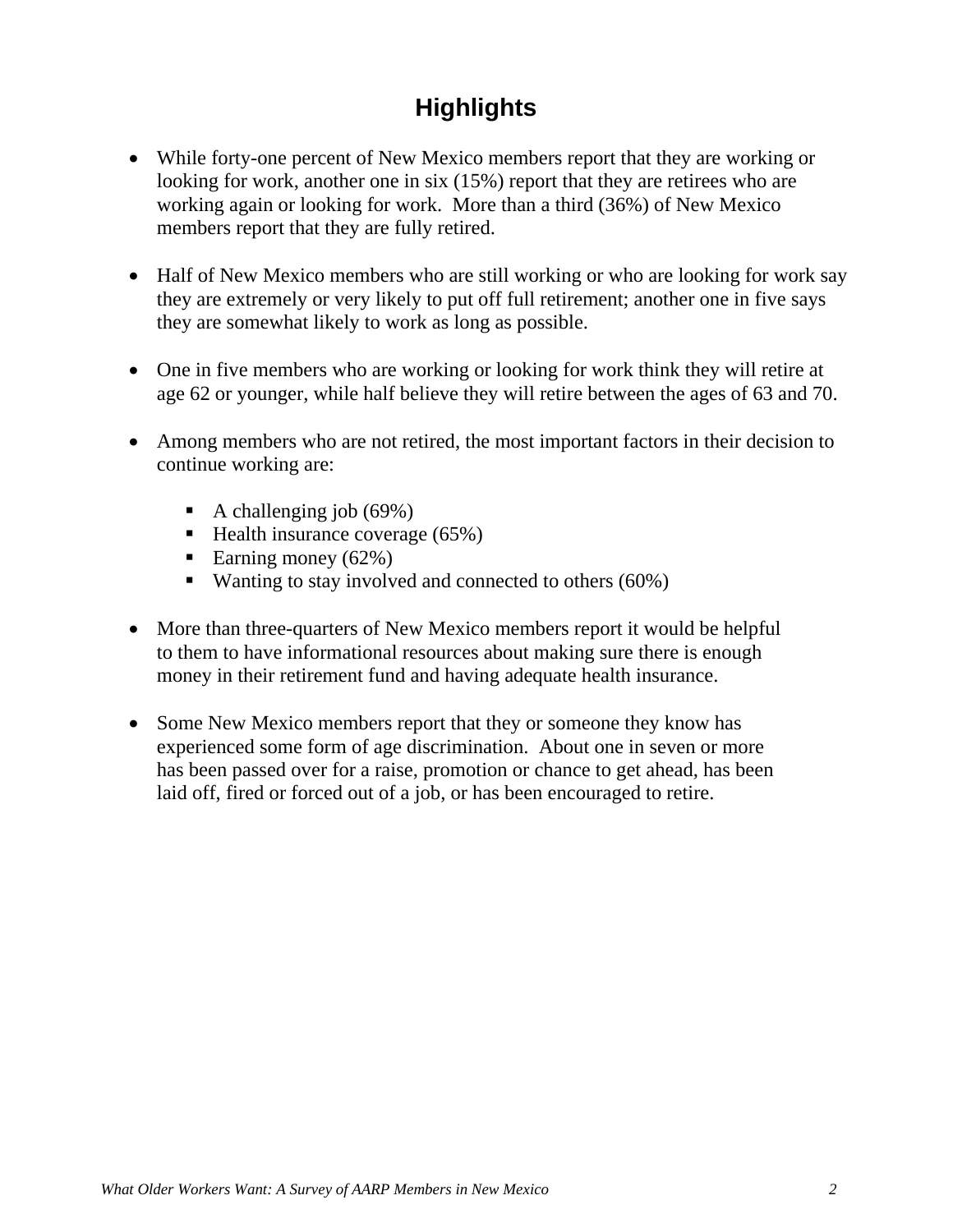# **Findings**

# **Work and Retirement**

# **Over half of New Mexico members are working or looking for work.**

Forty-one percent of New Mexico members report they are working or looking for work, while another one in six members reports they are retirees who are working again or looking for work. More than a third of New Mexico members report they are fully retired. Nearly two-thirds of New Mexico members age 50-64 continue to work or look for work, while for 65+ members the figure is three in ten.



### **Current Employment Status Among New Mexico Members (N=800)**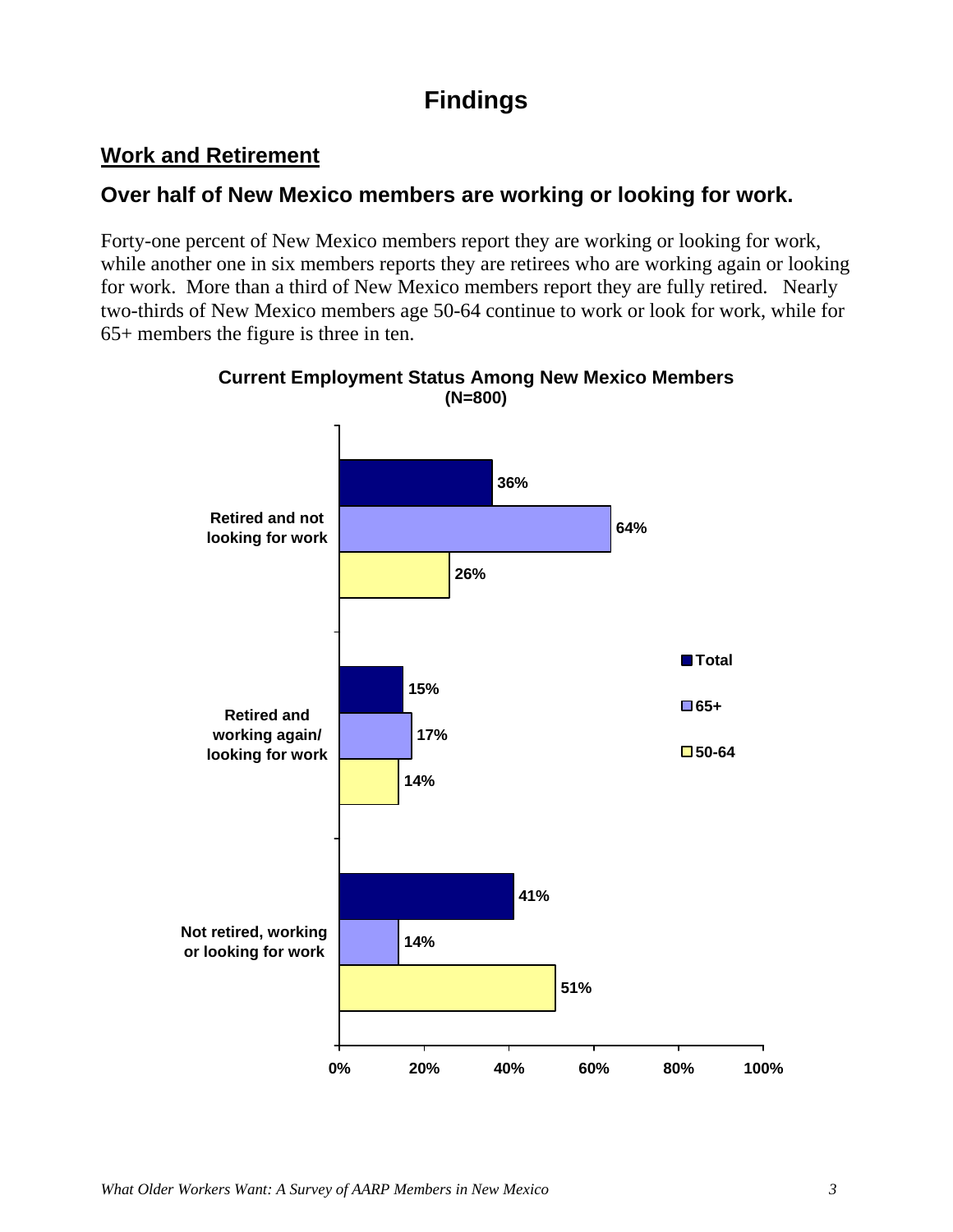# **Most New Mexico members who are not working and not looking for work or who have never worked report it is because they are disabled.**

More than four in ten members who are not working and not looking for work or who have never worked  $(n=67)^4$  report they are not working because they have a disability. More than a third are homemakers, and one in five are not working for some other reason.



New Mexico members age 50-64 are more likely than members age 65+ to say they are not working and not looking for work or have never worked because of a disability (50-64: **51%**; 65+: **14%**).

 $\overline{a}$ 

<sup>&</sup>lt;sup>4</sup> AARP members who are fully retired are excluded from this group.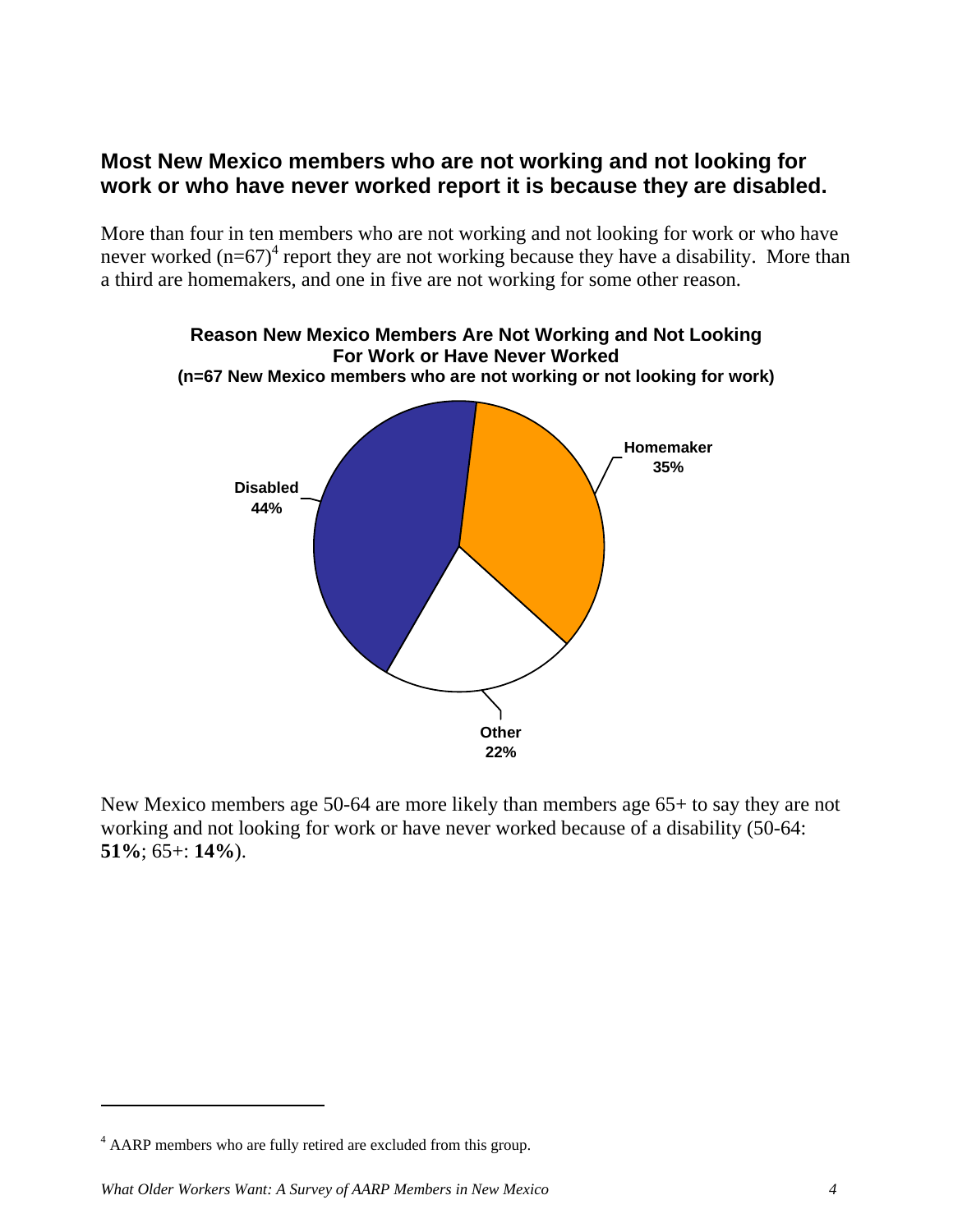# **Seven in ten New Mexico members who continue to work or who are looking for work are likely to put off full retirement and work for as long as possible.**

Half of New Mexico members who are still working or who are looking for work report that they are extremely or very likely to put off full retirement, while another one in five reports that they are somewhat likely to work as long as possible. More than one-quarter are unlikely to put off retirement.



**Likelihood of New Mexico Members Putting Off Full Retirement (n=445 New Mexico members who are working or looking for work)**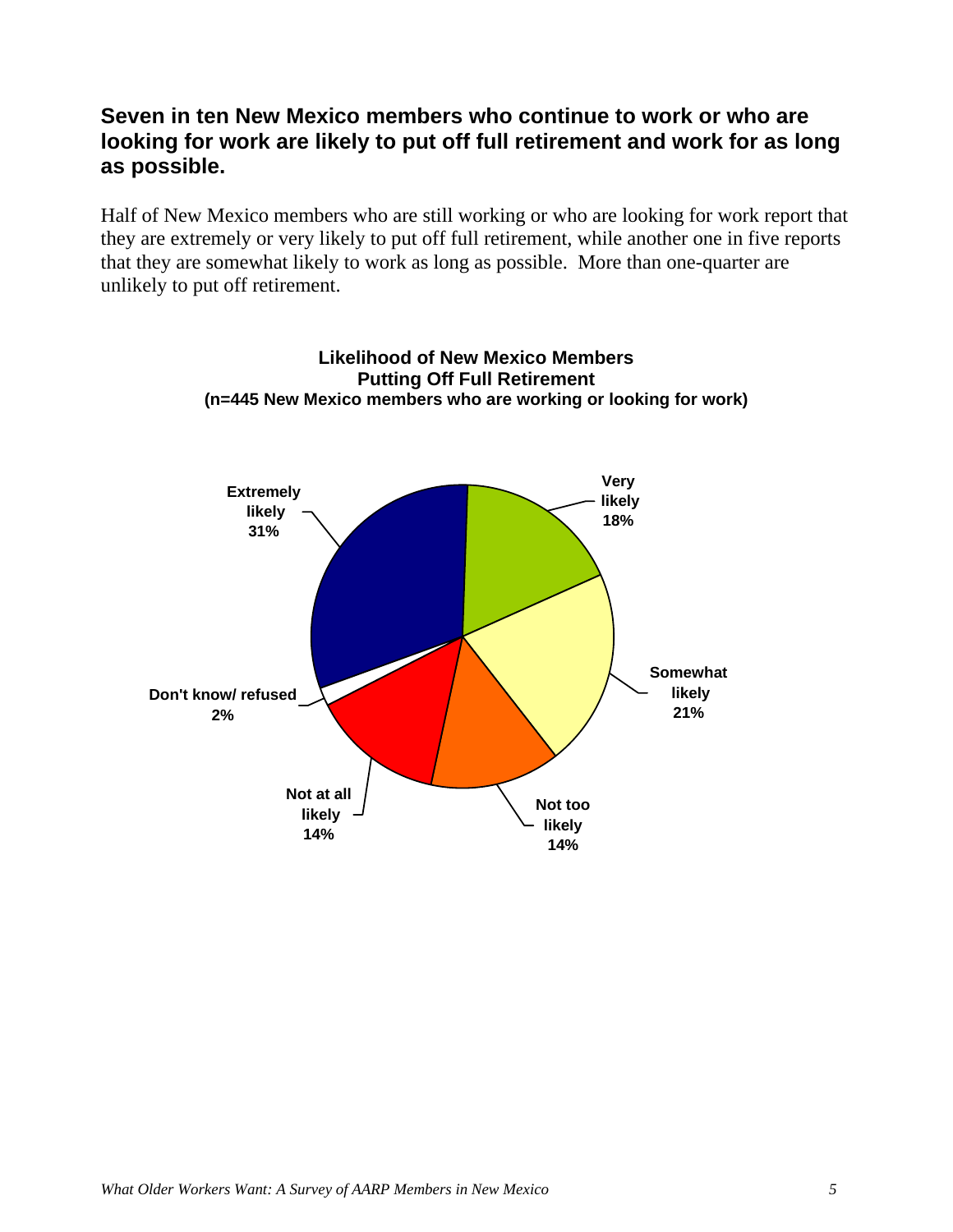# **Four in ten New Mexico members think they will fully retire by age 65 or earlier.**

When asked at what age members **think** they will retire, one in five members who are working or looking for work say they believe they will retire at age 62 or younger. Nearly half think they will retire between the ages of 63 and 70. When asked at what age they **would like** to retire, four in ten of these members say they would like to stop working at age 62 or younger. More than a third say they would like to retire between the ages of 63 and 70. Less than ten percent have no plans to retire.

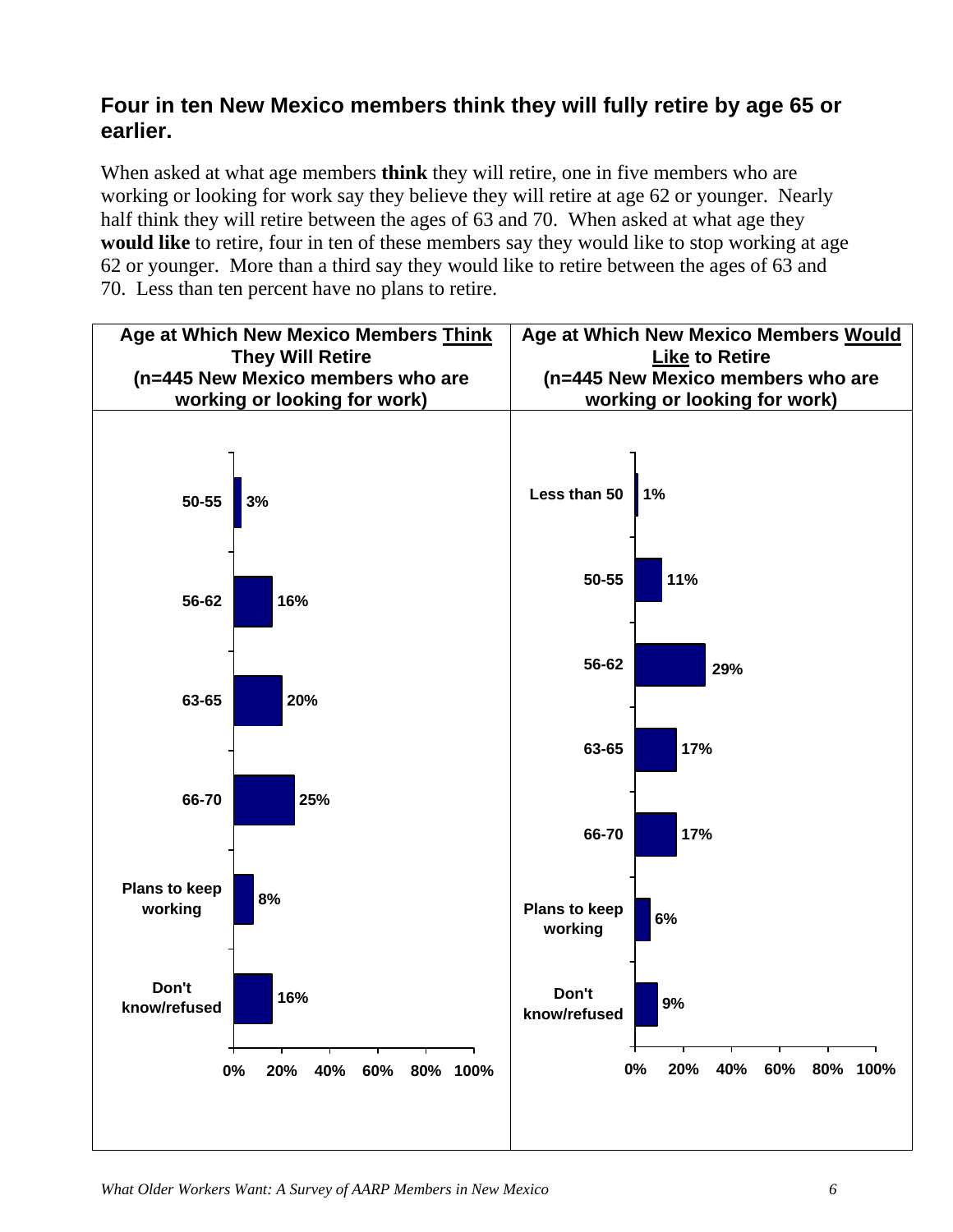# **About two-thirds of New Mexico members who are still in the labor force say a challenging job and health insurance coverage are important factors in the decision to continue working.**

Members were given a list of factors and asked to rate how important each one is to them in their decision to continue working. While two-thirds of members report a challenging job (69%) or health insurance coverage (65%) is an extremely or very important factor in their decision to continue working, about six in ten say earning money (62%) and wanting to stay involved and connected to others (60%) are important. For more than half, the important factor is being able to qualify for retirement benefits (56%), and for about four in ten it is having a job with lessened responsibilities (42%) or a job that is less stressful than a previous or current position (41%). Only about one in seven (12%) report that exploring a new career is an important factor in their continuing to work.



### **Important Factors in the Decision to Continue to Work (n=445 New Mexico members who are working or looking for work)**

Members age 50-64 are more likely then members age 65+ to say an extremely important factor in the decision to continue working is health insurance (50-64: **41%**; 65+: **22%**), while members 65+ are more likely than younger members to say qualifying for retirement is not at all important (50-64: **15%**; 65+: **38%**).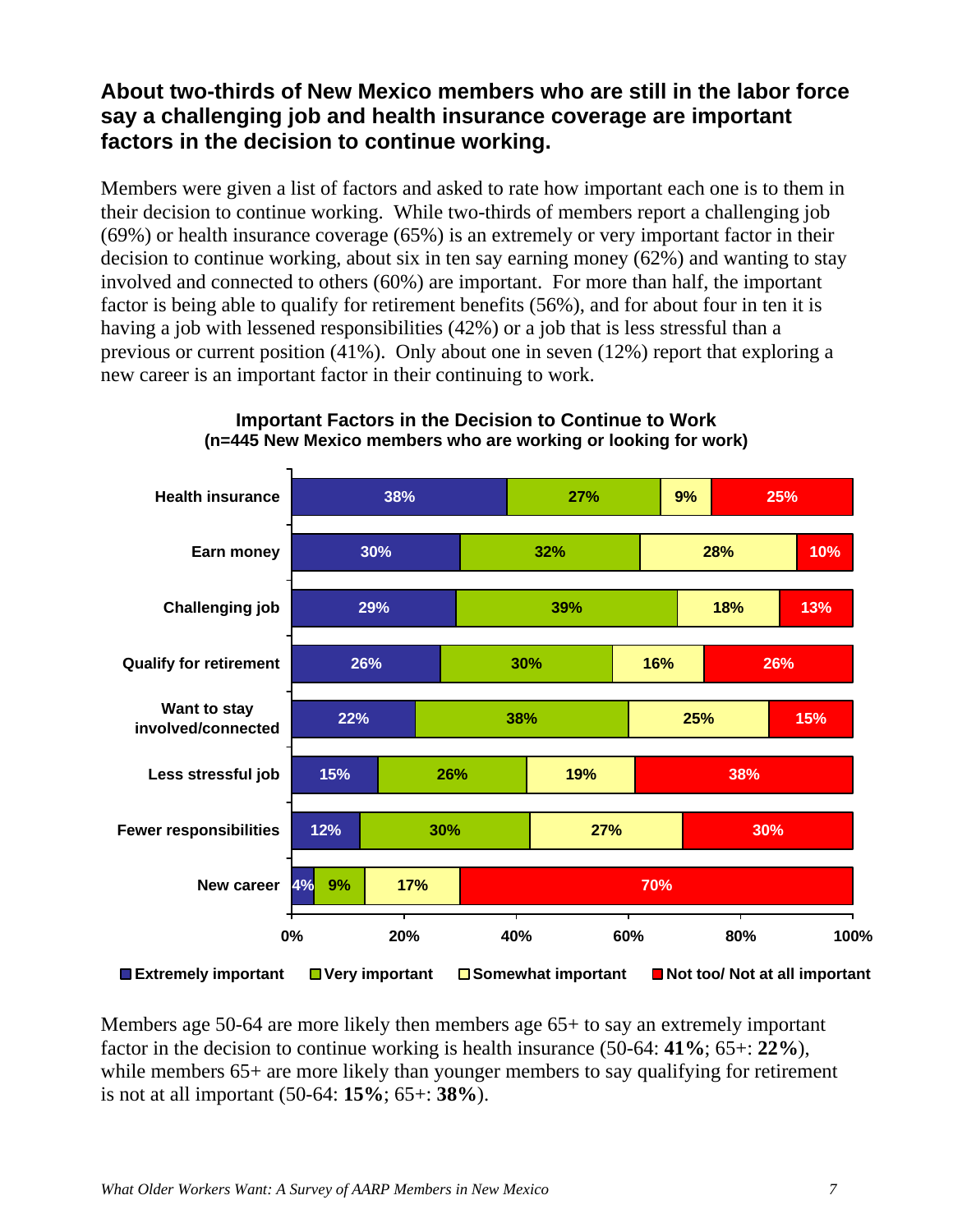When asked to think of other factors that would affect their decision to continue to work, nearly four in ten New Mexico members say they like or enjoy working. About one in five say it gets them out of the house, and one in six say it allows them to stay active. One in seven New Mexico members say the extra money is an important factor, while less than one in ten say health care and being able to work part-time are the important factors. Two percent say the driving factor is being able to pay the mortgage.



**Other Important Factors in the Decision to Continue to Work (n=445 New Mexico members who are working or looking for work)** 

Members age 65+ (20%) are more likely than members age 50-64 (8%) to say something else is an important factor in their decision to continue working. That something else for older workers is the enjoyment of working (50-64: **28%**; 65+: **60%**).

# **Almost all New Mexico members who are currently working report that their current employers offer a friendly working environment or the opportunity to use their skills and talents.**

Aside from offering a friendly working environment or the chance to use their skills and talents, nearly eight in ten members report their employer provides an opportunity to learn new things. Seven in ten or more members say their current employers offer a salary they can live on, on-the-job training, adequate paid time off, the opportunity to work part-time, health care benefits or insurance, and a flexible work schedule. Other perks and benefits provided by about half or more of members' employers also include prescription drug benefits, dental benefits/insurance, and the opportunity to pursue something they have always wanted to do. A 401(k) plan, guaranteed pension, the ability to work from home, and partial and phased retirement plans rounds out the list of surveyed benefits offered by New Mexico employers.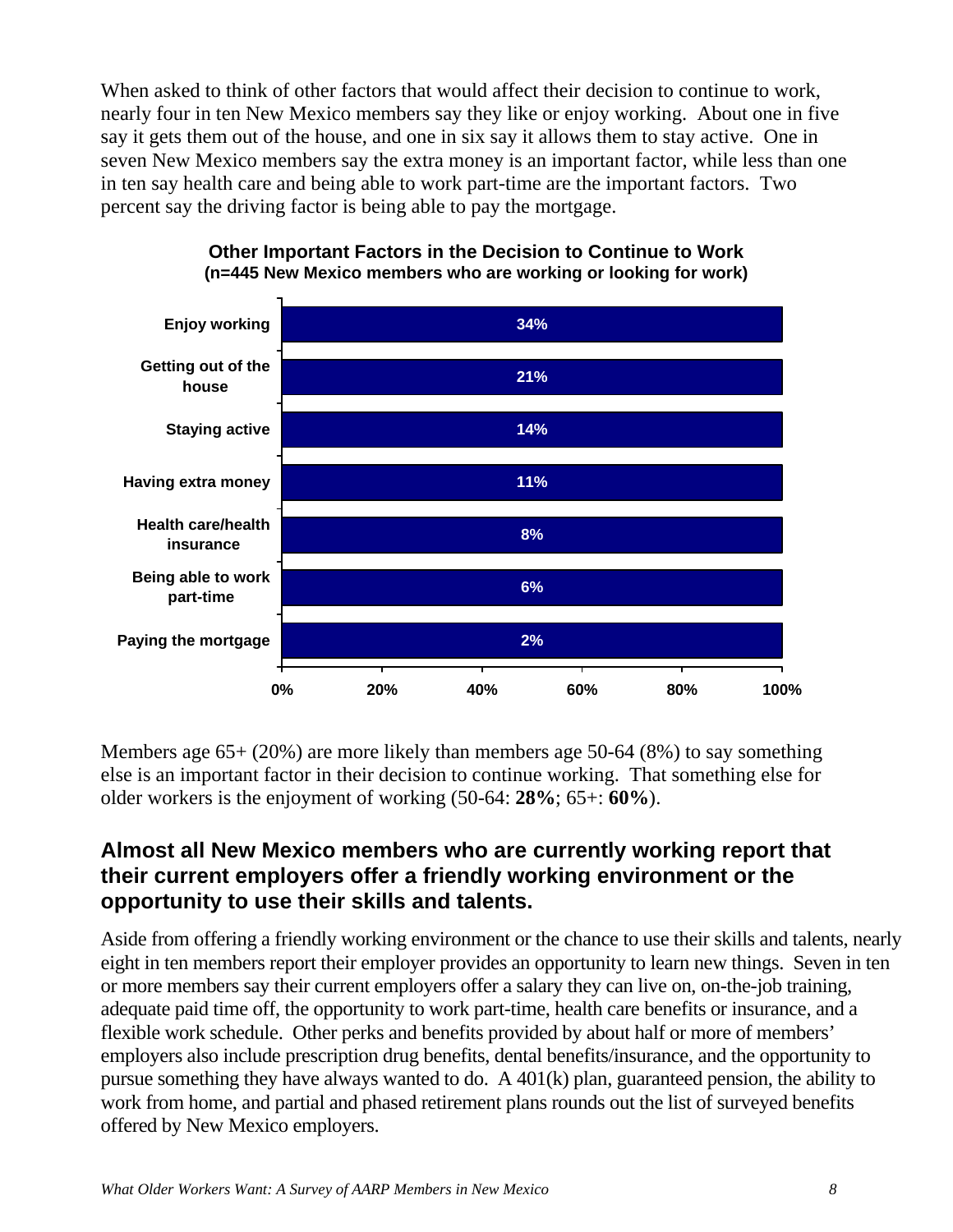### **Benefits and Perks Offered by Current Employer (n=408 New Mexico members who are currently working)**



Younger members are more likely than older members to say their employers offer most of the above perks and benefits.

|                                 | Age   | $\mathbf{Age}$ |
|---------------------------------|-------|----------------|
|                                 | 50-64 | $65+$          |
| Opportunity to learn new things | 81%   | 64%            |
| A salary they can live on       | 79%   | 55%            |
| On-the-job training             | 74%   | 59%            |
| Adequate paid time off          | 74%   | 50%            |
| Health care benefits/insurance  | 74%   | 46%            |
| Prescription drug benefits      | 71%   | 36%            |
| Dental benefits                 | 64%   | 33%            |
| $401k$ plan                     | 52%   | 18%            |
| Guaranteed pension              | 45%   | 24%            |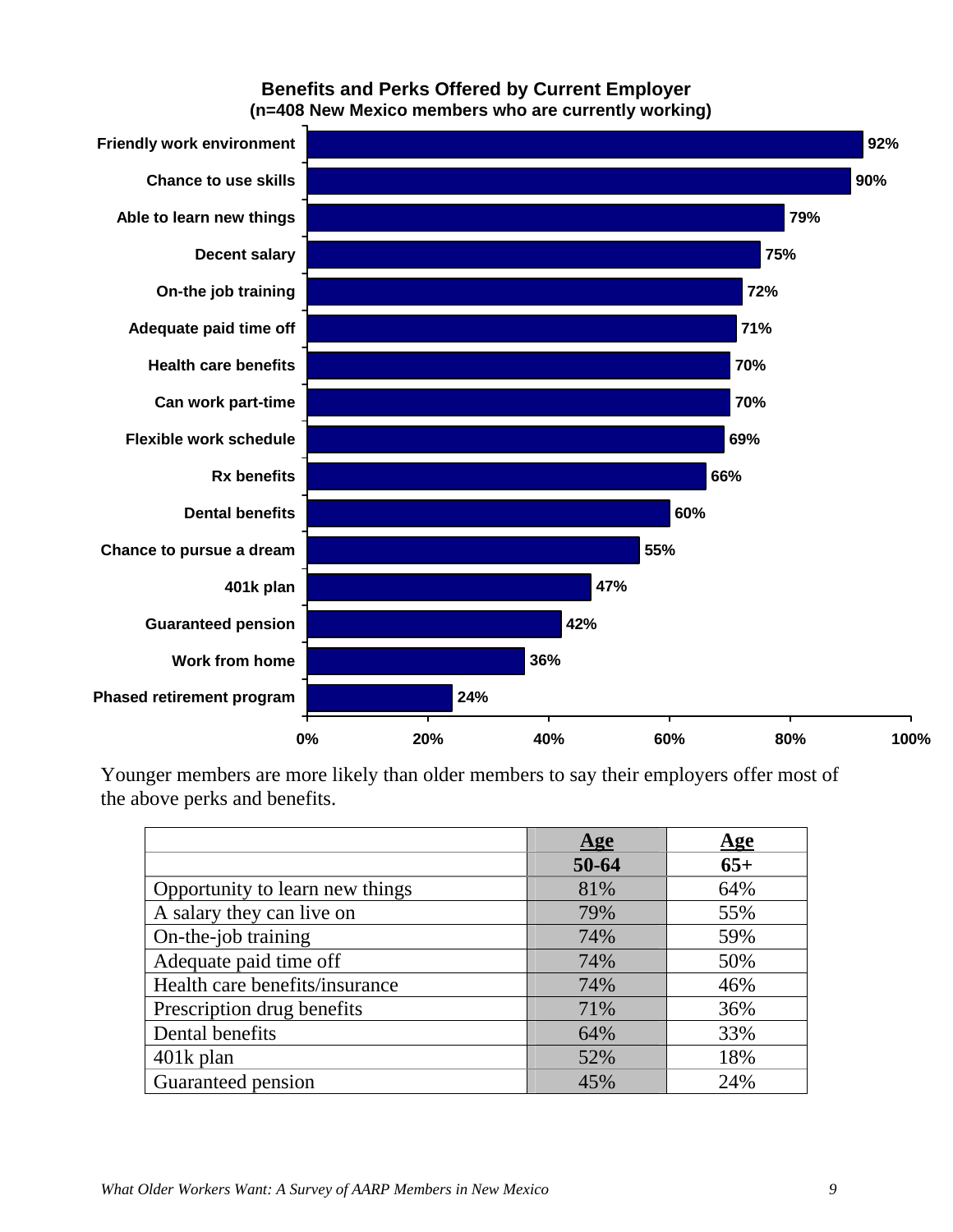# **When thinking about an ideal job, the most important thing to New Mexico members is a friendly work environment.**

Nine in ten members cite a friendly environment as an extremely or very important factor in an ideal job. More than three-quarters respond that a salary they can live on (85%), health care benefits/insurance (82%), the chance to use their skills and talents (81%), adequate paid time off (79%), and prescription drug benefits/insurance (77%) are extremely or very important to them in an ideal job. The opportunity to learn new things (71%), a guaranteed pension plan (71%), the chance to pursue something they have always wanted, (68%), dental benefits (67%), a short commute (65%), on-the-job training (63%), a flexible work schedule (60%), and a 401(k) plan (59%) were also among the top-rated factors respondents felt were important in an ideal job.

| <b>Decent salary</b>             |                               | 45%                  |     | 40%        |     |     | 8%<br>7%                        |
|----------------------------------|-------------------------------|----------------------|-----|------------|-----|-----|---------------------------------|
| <b>Health care benefits</b>      |                               | 45%                  |     | 37%        |     |     | 6%<br>12%                       |
| <b>Friendly work environment</b> | 36%                           |                      |     |            | 54% |     | <b>7% 39</b>                    |
| <b>Rx benefits</b>               | 36%                           |                      |     | 42%        |     | 10% | 13%                             |
| <b>Guaranteed pension</b>        | 33%                           |                      |     | 38%        |     | 13% | 15%                             |
| Adequate paid time               | 30%                           |                      |     | 49%        |     |     | 13%<br>8%                       |
| <b>Chance to use skills</b>      | 29%                           |                      |     | 52%        |     |     | 14%<br>4%                       |
| <b>Dental benefits</b>           | 28%                           |                      | 39% |            | 16% | 16% |                                 |
| 401k plan                        | 23%                           |                      | 36% |            | 16% |     | 23%                             |
| Able to learn new things         | 22%                           |                      |     | 49%        |     |     | 22%<br>7%                       |
| Chance to pursue a dream         | 22%                           |                      |     | 46%<br>19% |     |     | 12%                             |
| <b>Short commute</b>             | 21%                           |                      | 44% |            |     | 22% | 13%                             |
| On-the job training              | 20%                           |                      | 43% |            |     | 21% | 16%                             |
| <b>Flexible work schedule</b>    | 19%                           |                      | 41% |            |     | 25% | 15%                             |
| Phased retirement program        | 15%                           | 32%                  |     | 20%        |     | 30% |                                 |
| <b>Ethnic/ racial diversity</b>  | 12%                           | 31%                  |     | 24%        |     | 31% |                                 |
| Can work part-time               | 11%                           | 30%                  |     | 28%        |     |     | 29%                             |
| <b>Work from home</b>            | 10%                           | 22%                  | 25% |            |     | 42% |                                 |
|                                  | 0%                            | 20%                  | 40% |            | 60% | 80% | 100%                            |
| Extremely important              | $\blacksquare$ Very important | □ Somewhat important |     |            |     |     | ■ Not very/Not at all important |

### **Benefits and Perks in an Ideal Job (N=800)**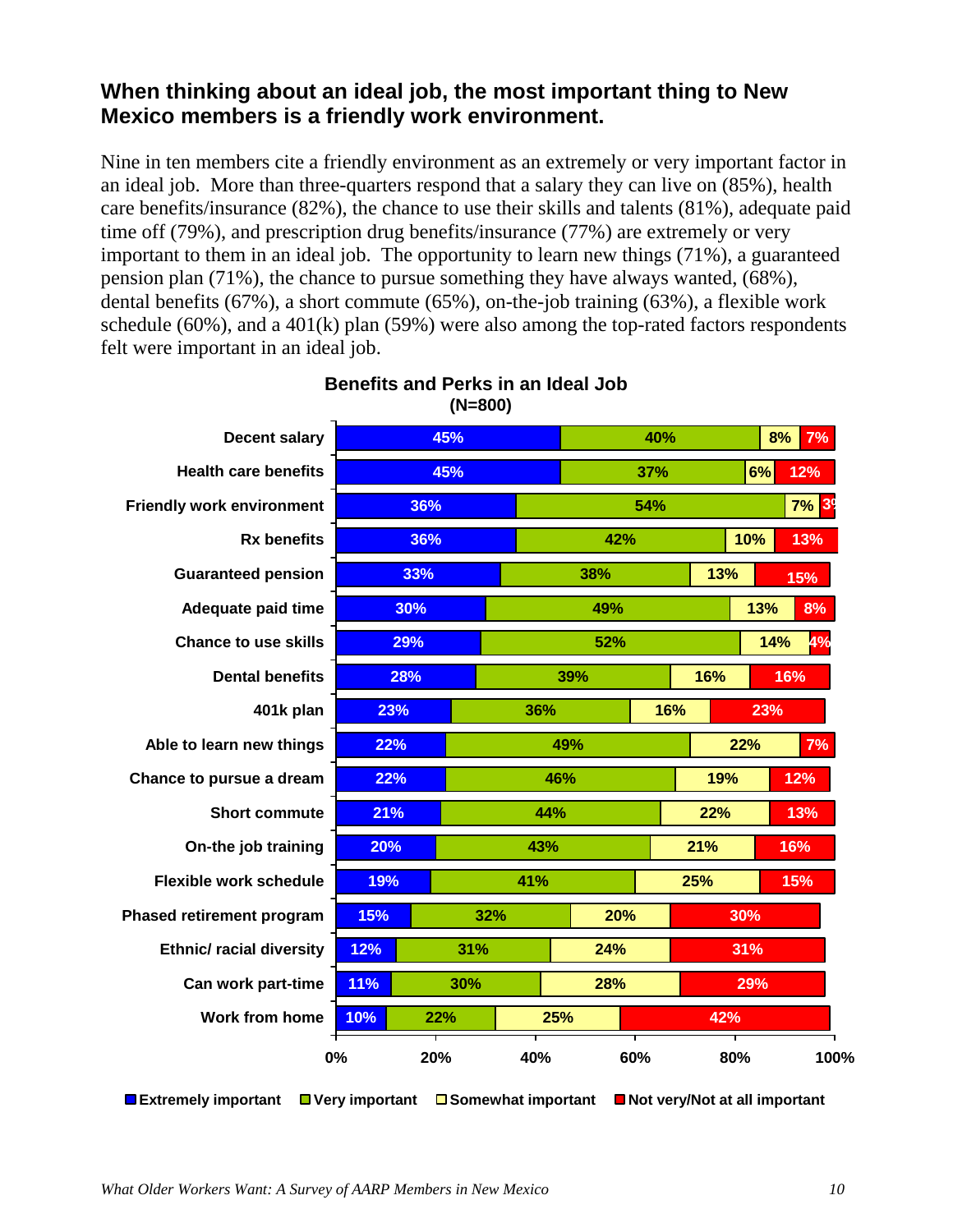Members age 50-64 are more likely to say that in an ideal job being able to work from home would be extremely important (50-64: **12%**; 65+: **6%**). Younger members also are more likely to say that on-the-job training (50-64: **23%**; 65+: **15%**), ethnic and racial diversity (50-64: **26%**; 65+: **18%**), prescription drug benefits (50-64: **11%**; 65+: **6%**), and the opportunity to learn new things (50-64: **24%**; 65+:1 **6%**) are somewhat important to them. Older members are more likely to say a 401k plan (50-64: **10%**; 65+: **16%**) is not an important factor.

# **More than three-quarters of New Mexico members report that receiving information about making sure there is enough money in their retirement accounts and having adequate health insurance would be helpful the them.**

When asked to rate the importance of certain resources, more than three-quarters of members say information about making sure they have adequate health insurance (77%) and enough money in retirement (76%) would be extremely or very helpful to them. About half of members say resources to help balance work and family (51%), enhance their job skills (51%), and care for parents or older relatives (47%) would also be helpful. About four in ten say having information on phased or partial retirement (44%) and finding employment (38%) is important.



### **Helpfulness of Resources (N=800)**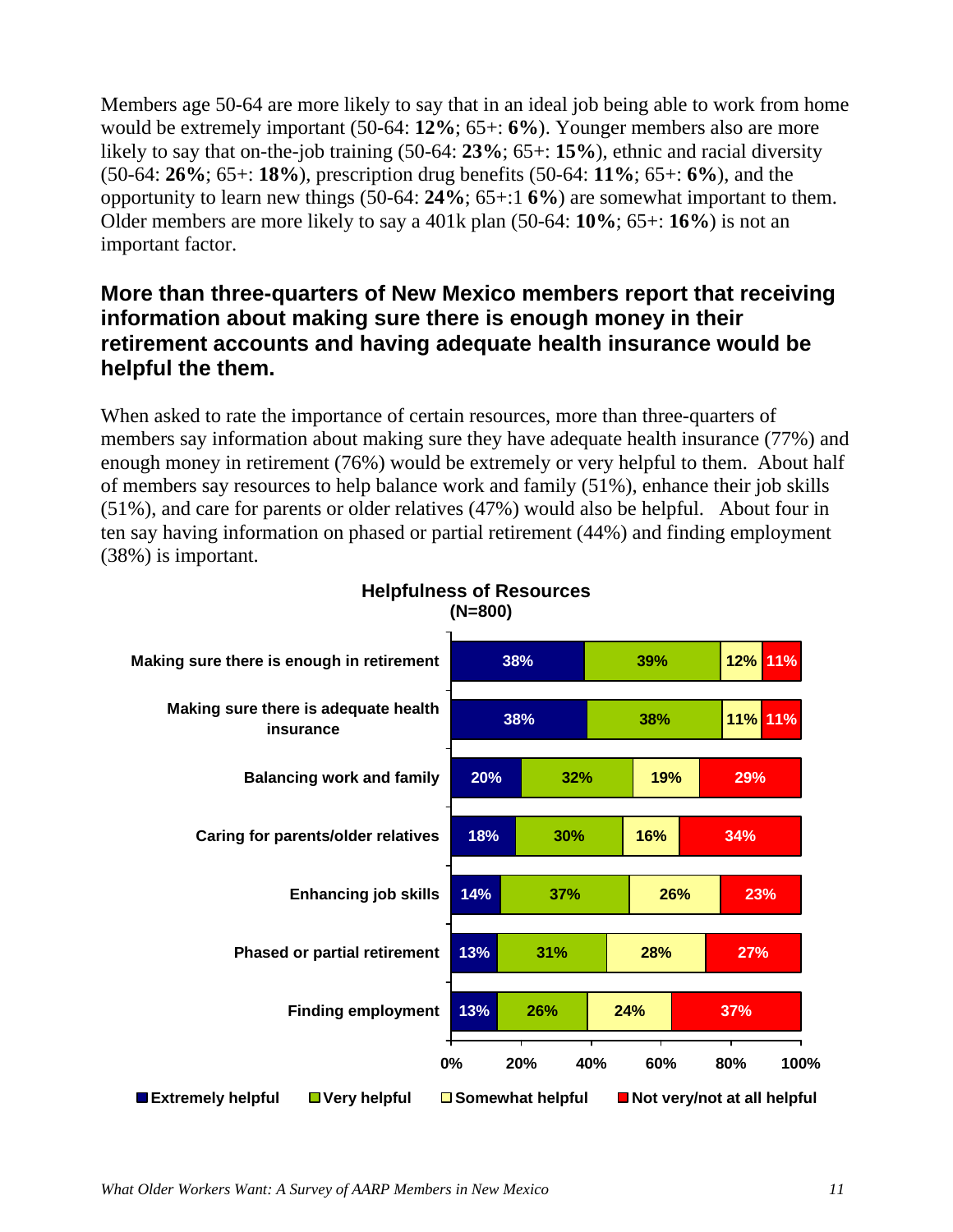Younger members are more likely to say that having resources about caring for parents or older relatives (50-64: **18%**; 65+: **10%**), making sure there is enough money in their retirement fund (50-64: **14%**; 65+: **7%**), and making sure they have adequate health insurance (50-64: **13%**; 65+: **7%**) would be somewhat helpful to them. Older members are more likely to say having resources or information on enhancing their job skills would be very helpful (50-64: **14%**; 65+: **44%**), but information on phased or partial retirement would **not** be helpful at all (50-64: 1**3%**; 65+: **20%**).

# **Age Discrimination**

## **New Mexico members have experienced or know of someone who has experienced possible acts of age discrimination in the workplace.**

Since turning 40, more than a third of members have experienced one of the possible acts of age discrimination in the workplace asked about in this survey, and about two-thirds know of someone who has had such an experience. About one in five members believe they or someone they know has not been hired for a job because of their age or has been passed over for a raise, promotion, or chance to get ahead. About one in six report they have been laid off or have been encouraged to retire before they are ready. One in seven has received unwanted workplace comments about age or has been denied access to training or opportunities to acquire new skills.



### **Percent Reporting Experience Because of Age Since Turning 40**  *(Self, family member, or friend)*  **(N=800)**

New Mexico members age 65+ are more likely than younger members to say they have not experienced unwelcomed comments about age (50-64: **78%**; 65+: **86%**).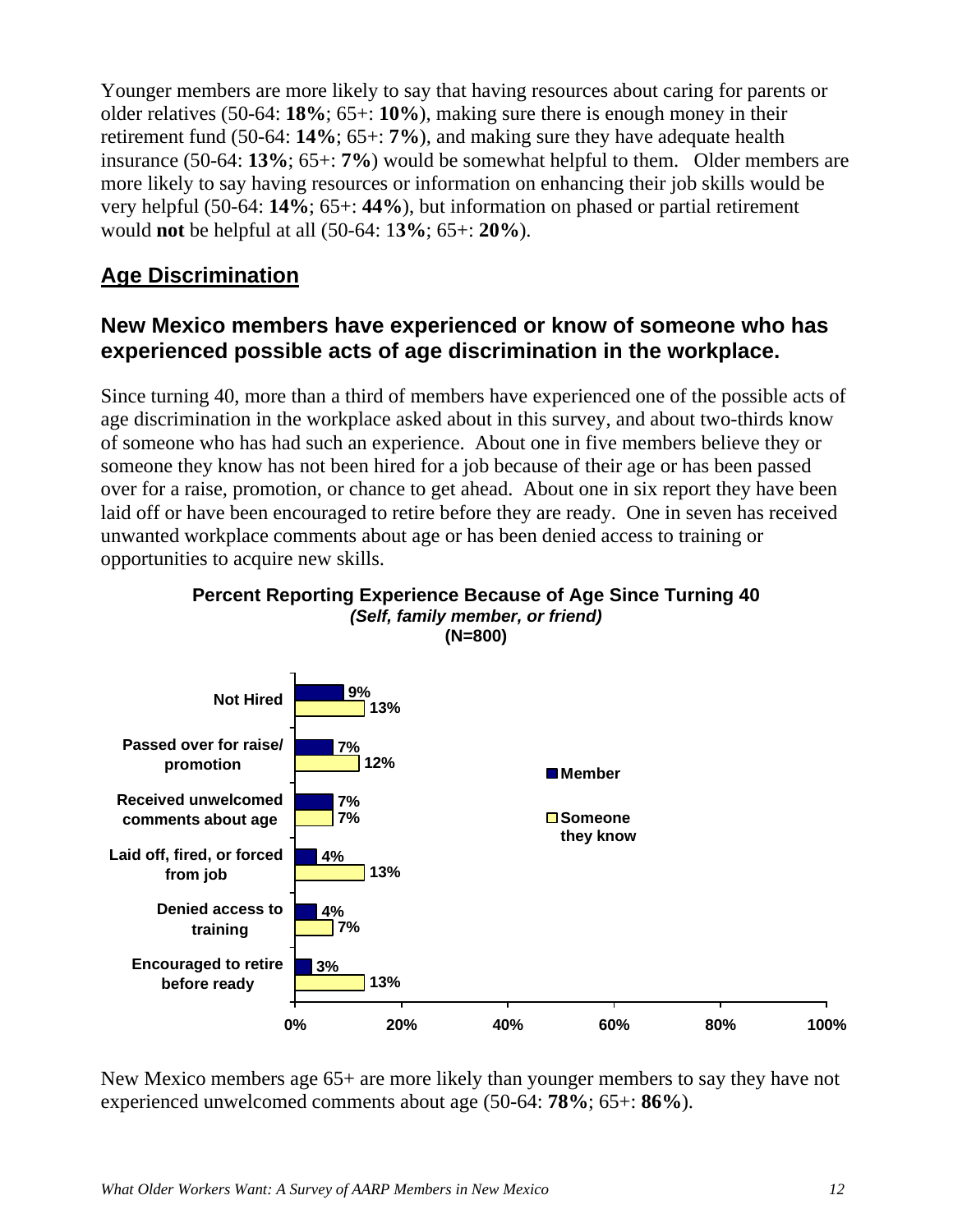### **Six in ten New Mexico members agree that employers discriminate against older workers.**

Six in ten members strongly agree or somewhat agree that employers discriminate against older workers. About one in seven reports they somewhat disagree, while another one in ten strongly disagree with the statement. One in ten New Mexico members says they neither agree nor disagree with the statement that employers discriminate against older workers.



## **Members are in agreement with the statements that nobody should be forced to retire because of age and that older workers can perform as well on the job as younger workers***.*

Eight in ten (83%) New Mexico members agree that nobody should be forced to retire because of age if they want to continue to work and that most older workers can perform as well on the job as younger workers (79%). Three-quarters of members disagree with the statement that older people should be forced to retire at some age in order to open up jobs and promotions to younger people.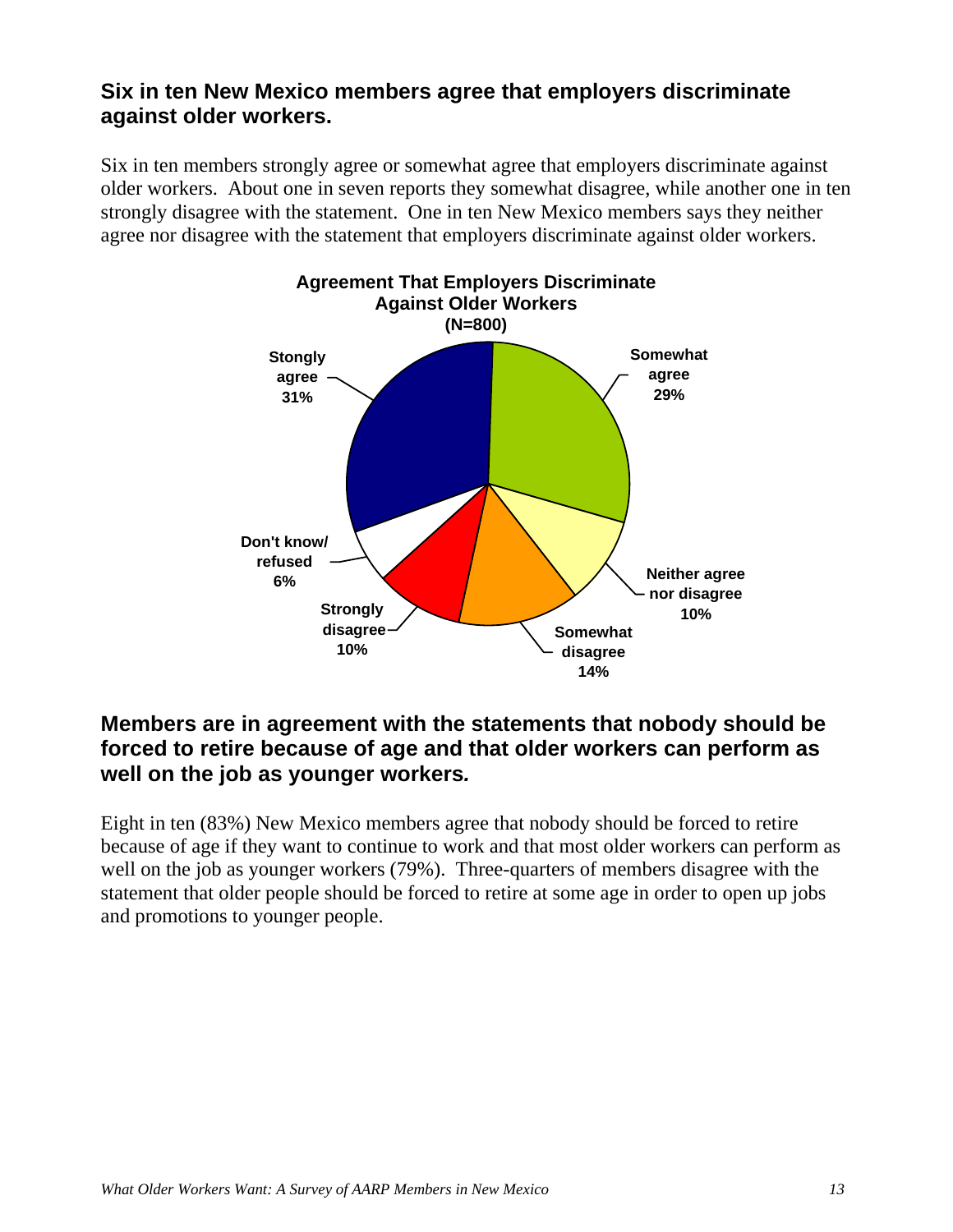#### **Agreement with Age Discrimination Statements (N=800) 4% 54% 68% 12% 26% 15% 7% 7% 75% 12% 4% 12% 0% 20% 40% 60% 80% 100% Older people should be forced to retire Older people can perform as well as younger people Nobody should be forced to retire Strongly agree Somewhat agree Neither agree nor disgree Disagree**

# **Nearly all New Mexico members think it is important for an organization to plan to hold on to the knowledge and experience of employees who are leaving or ready to retire.**

Nearly nine in ten (86%) members think it is extremely or very important to retain the knowledge and experience of employees who are leaving or retiring from organizations. One in eight (12%) says it is somewhat important, while only one percent does not think retaining the knowledge and experience is important.



### **Importance of Retaining Knowledge and Experiences of Out Going Employees (N=800)**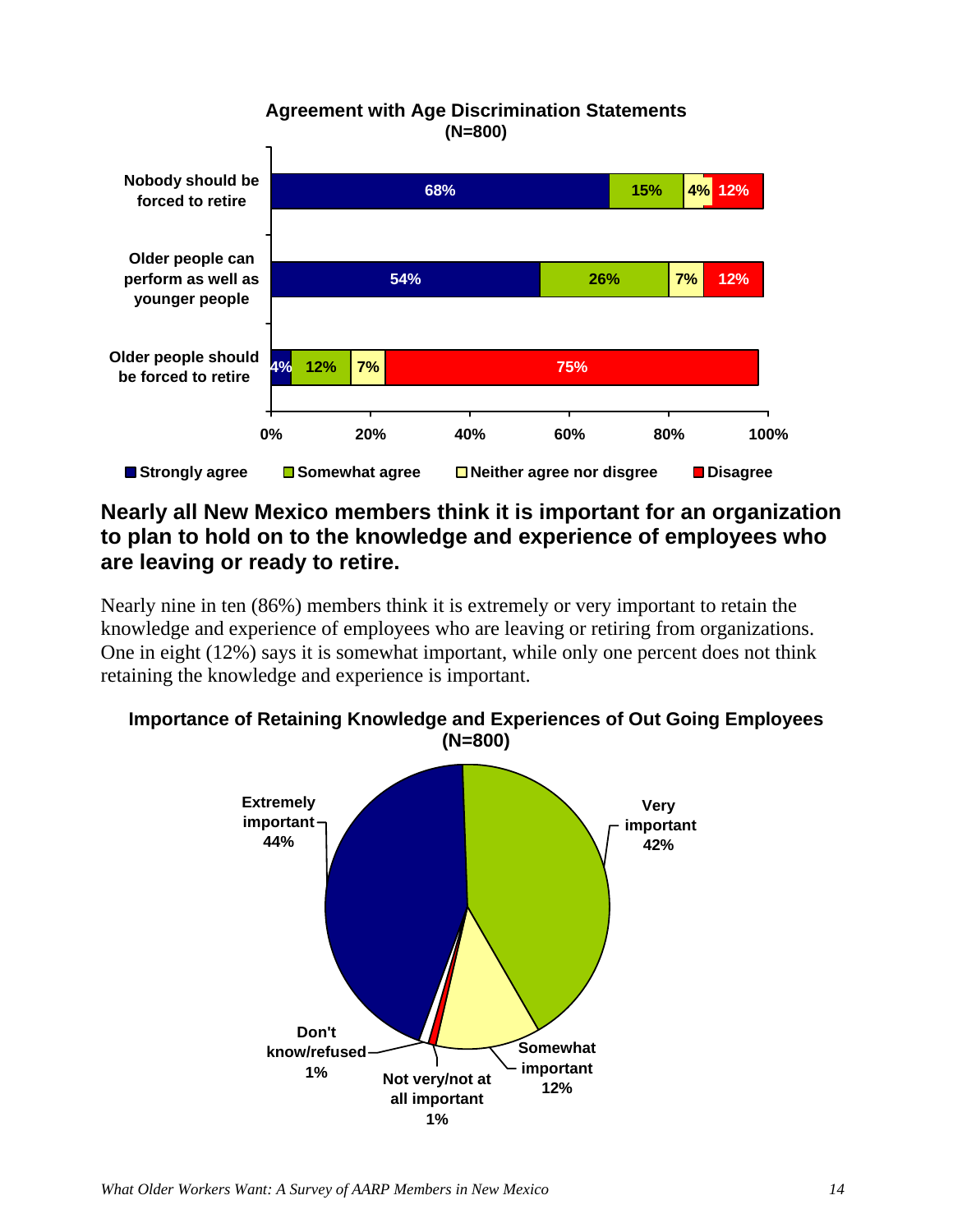# **Conclusions**

While four in ten New Mexico members report they are not retired and are working or looking for work, another one in six are retired and working again or looking for work. Many older workers plan to continue to work and are likely to put off full retirement. In fact, three in ten members age 65+ continue to work or are looking for work. Workers report a challenging job and health insurance coverage as the most important factors in their decision to continue to work. Other top factors in continuing to work are earnings and wanting to stay involved and connected to others.

Many members in New Mexico who continue to work report a number of positive perks and benefits provided by their current employer, such as a friendly working environment, the chance to use their various skills and talents, the opportunity to learn new things, and a salary they can live on. Other plusses include on-the-job training, adequate paid time off, the opportunity to work part-time, health care benefits or insurance, and a flexible work schedule. Many of these benefits are also seen as important factors in an ideal job.

Members report that they or someone they know has experienced acts that could be potentially discriminatory. These acts have included being laid off, having comments made about their age or plans to retire, being encouraged to retire, or not being hired for a job. They also report being excluded from employer-provided training or being passed over for promotion.

These findings can help guide AARP New Mexico as it advocates for the rights of older workers, as well as helping engage members and plan activities around older worker issues.

# **Methodology**

AARP commissioned Woelfel Research, Inc. to conduct a telephone survey from a list of randomly selected AARP Members in New Mexico age 50 to 70 years old. The survey was conducted between October 3 and October 9, 2006,<sup>5</sup> and a total of 800 interviews were completed. A sample of this size has a sampling error of plus or minus 3.5 percent. The survey responses were weighted to reflect the actual distribution of age of AARP members age 50 to 70 years in old in New Mexico. Further, the calculation of the weights was based only on the total number of AARP members that are age 50 to 70 years old in New Mexico. Weighted responses to all survey questions are in the attached annotated questionnaire. As of December 31, 2006, the number of AARP members in New Mexico was 253,328.

 $\overline{a}$ 

 $<sup>5</sup>$  The response rate is 17 percent and the cooperation rate is 92 percent. The response rate is Response Rate 3 and the</sup> cooperation rate is Cooperation Rate 3 (AAPOR, 2006).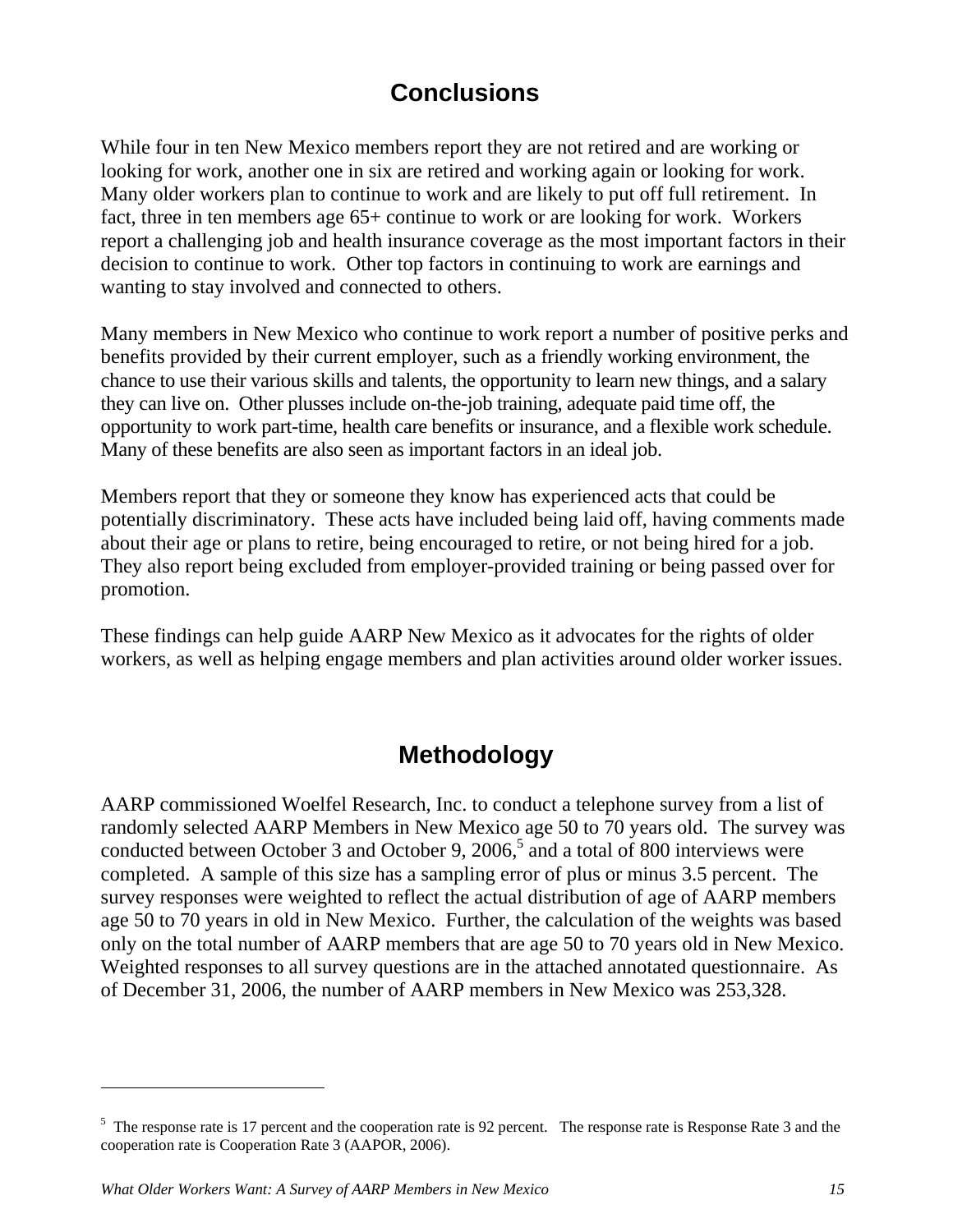

# **Demographic Characteristics of Respondents (N=800)**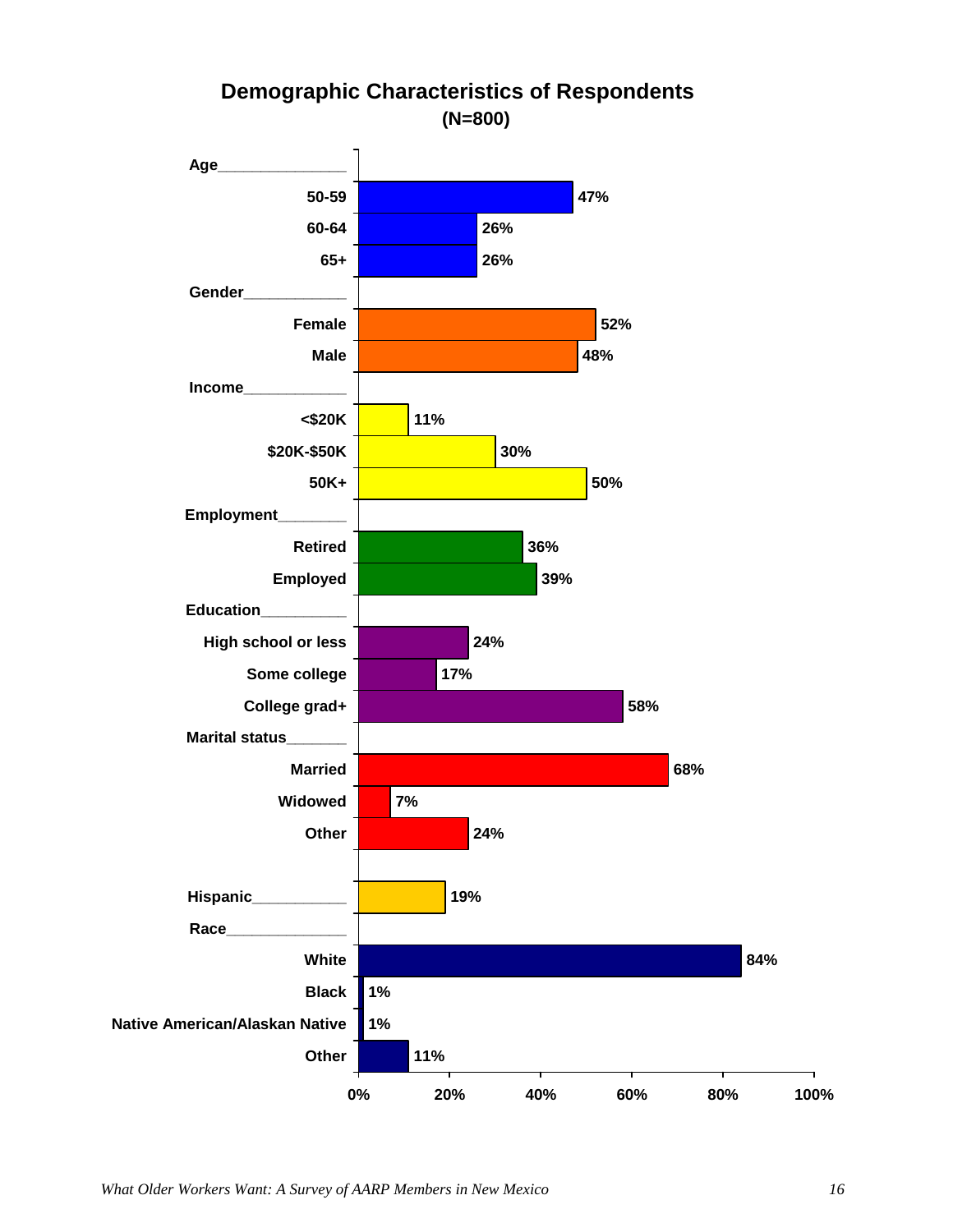# **ANNOTATED QUESTIONNAIRE**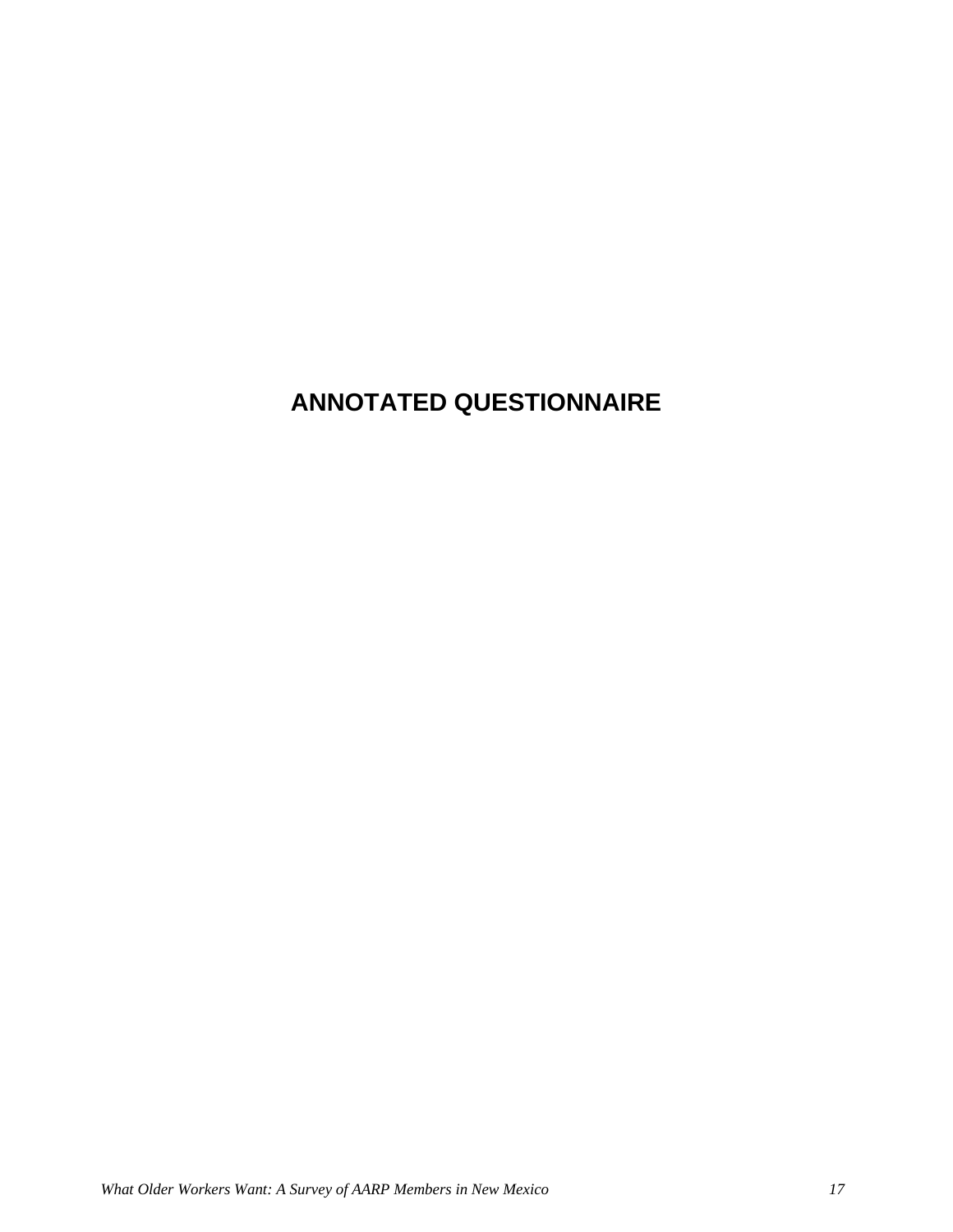### **NM Older Worker Telephone Survey AARP Members 50-70**

**(AARP Members Weighted n = 800; Response Rate = 17% Sampling Error = 3.5+%) (Percentages may not add to 100% due to rounding or multiple response.)** 

### **Introduction/Screener**

Hello, may I please speak with {WHEN RESPONDENT OR SPOUSE IS ON THE PHONE, CONTINUE WITH:} {NOTE: IF SPOUSE, THEY MUST CONSIDER THEMSELVES A MEMBER OF AARP}

Hello, this is \_\_\_\_\_\_\_\_\_ calling from Woelfel Research, a national opinion research firm. I am calling on behalf of A-A-R-P (American Association of Retired Persons). We are not telemarketers and are not trying to sell you anything. We would like to find out your opinions on various topics of interest. Your views are important and we would greatly appreciate your participation. All your responses will be kept entirely confidential. The survey should take about 10 minutes of your time.

{IF ASKED, "Where did you get my name?" SAY "A-A-R-P provided a list of members for us to call."}

# **Main Questions**

**%**

| Q1. | Which statement best describes your current employment situation? |
|-----|-------------------------------------------------------------------|
|     | <b>[READ EACH STATEMENT]</b>                                      |

| $\frac{0}{0}$ |                                                |                      |
|---------------|------------------------------------------------|----------------------|
| 33            | I work full-time                               | Go to Q3             |
| 6             | I work part-time                               | Go to Q3             |
| 2             | I am not working and I am looking for work     | Go to Q3             |
|               | I am not working and I am NOT looking for work | Go to Q <sub>2</sub> |
| 4             | Previously retired and working again full-time | Go to Q3             |
| 9             | Previously retired and working again part-time | Go to Q3             |
| 2             | Previously retired and looking for work        | Go to Q3             |
| 36            | Retired and not looking for work               | Go to Q8             |
|               | I have never worked                            | Go to Q <sub>2</sub> |
|               | Refused                                        | Continue             |

 **Q2**. Are you not working because you are a homemaker, a student, have a disability, or for some other reason? (n=67 Those respondents who are not working and not looking or who have never worked)

| $\frac{1}{2}$    |                   |                                |
|------------------|-------------------|--------------------------------|
| 35               | Homemaker         | Go to Q8                       |
| $\left( \right)$ | Student           | Go to Q8                       |
| 44               | Have a disability | Go to Q8                       |
| 22               | Some other reason | If some other reason, ask why? |
| $\Omega$         | Refused           | Go to Q8                       |
|                  |                   |                                |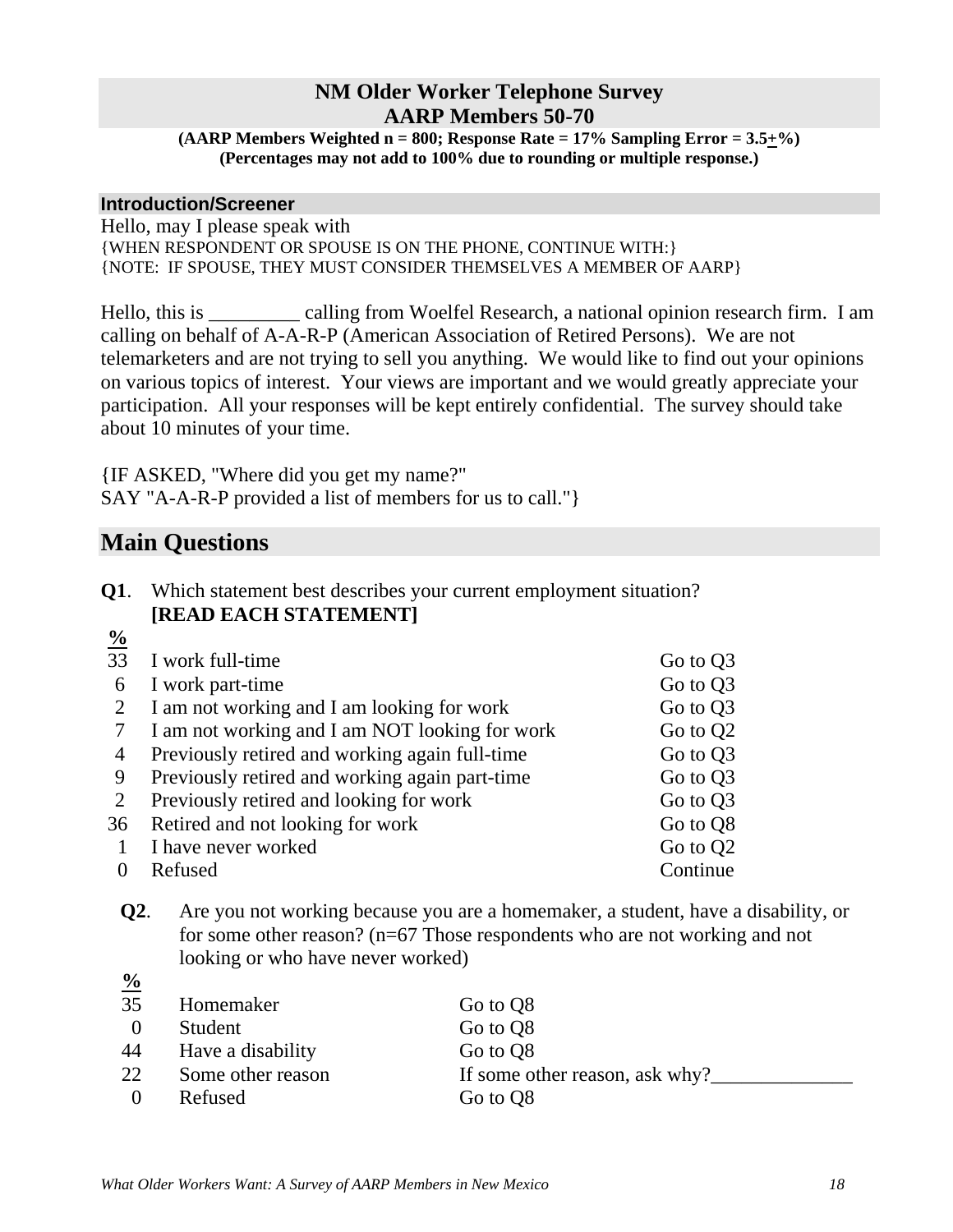- **Q3**. Thinking about your own current work situation, how likely is it that you will put off full retirement and work as long as possible? **[READ EACH ANSWER CATEGORY** [n=445 Respondents who are working or looking for work)
- **%**
- 31 Extremely likely
- 18 Very likely
- 21 Somewhat likely
- 14 Not too likely
- 14 Not at all likely
- 2 Don't know DO NOT READ
- <.5 Refused Continue
- **Q4**. At what age do you think you will retire and not work for pay at all? (n=445 Respondents who are working or looking for work)
- **%**
- 3 50-55
- 16 56-62
- 20 63-65
- 25 66-70
- 8 Plan to keep working
- 15 Don't know
- 1 Refused
- **Q5**. At what age would you like to retire and not work for pay at all? (n=445 Respondents who are working or looking for work)
- **%**
- 1 Under 50
- 11 50-55
- 29 56-62
- 17 63-65
- 17 66-70
- 6 Plan to keep working
- 8 Don't know
- 1 Refused

**Q6.** Please tell me how important each of the following factors is in your decision to continue working. Would you say that **[INSERT ITEM BELOW AND RANDOMIZE ORDER OF ITEMS]** is extremely important, very important, somewhat important, not very important, or not at all important? **[READ EACH ANSWER CATEGORY]**  (n=445 Respondents who are working or looking for work)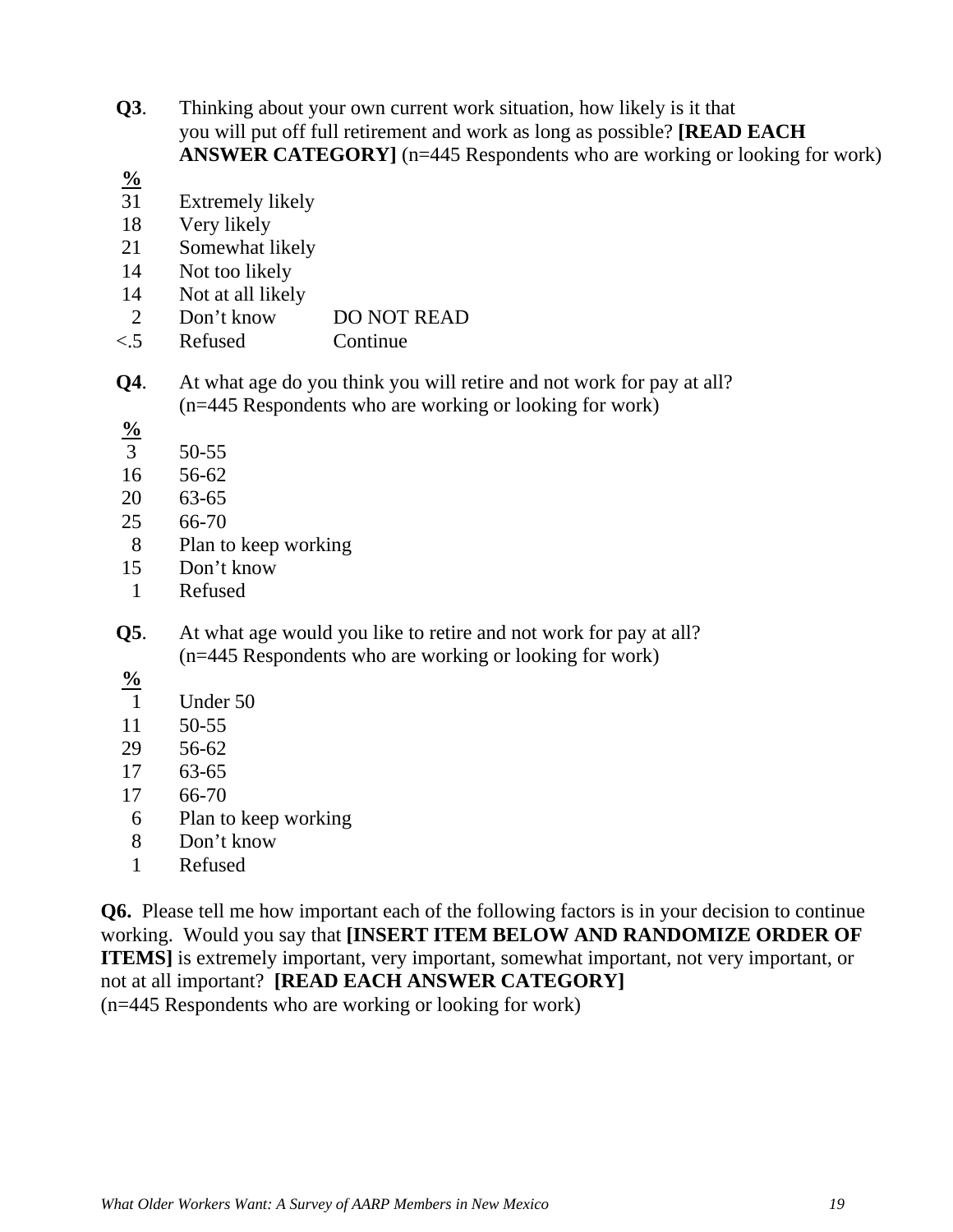### **Q6.** *(contintued)* Would you say that…?

|                |                                                                                | <b>Extremely</b><br>Important | <b>Very</b><br>Somewhat | Somewhat | Not too<br><b>Important</b> Important | Not at all<br>Important | DK/<br><b>NR</b> |
|----------------|--------------------------------------------------------------------------------|-------------------------------|-------------------------|----------|---------------------------------------|-------------------------|------------------|
|                |                                                                                |                               |                         |          |                                       |                         |                  |
| a.             |                                                                                | 30%                           | 32%                     | 28%      | 6%                                    | 4%                      | $< .5\%$         |
| $\mathbf{b}$ . | A job that is challenging and uses my                                          | 29%                           | 39%                     | 18%      | 6%                                    | 6%                      | 1%               |
| $\mathbf{c}$ . | Wanting to stay involved and                                                   | 22%                           | 38%                     | 25%      | 9%                                    | 6%                      | 1%               |
| d.             | A job with lessened responsibilities,<br>but where I can utilize my skills and | 12%                           | 30%                     | 27%      | 15%                                   | 15%                     | 1%               |
| e.             |                                                                                | 38%                           | 27%                     | 9%       | 7%                                    | 18%                     | 1%               |
| f.             | Qualifying for retirement benefits                                             | 26%                           | 30%                     | 16%      | 8%                                    | 18%                     | 2%               |
| g.             | A job that is less stressful than my                                           | 15%                           | 26%                     | 19%      | 18%                                   | 20%                     | 2%               |
| h.             |                                                                                | 4%                            | 9%                      | 17%      | 24%                                   | 46%                     | 2%               |

### **Q6. (***continued)*

### **What else would be a factor?**

- **%**
- 38 I like it/enjoy it
- 16 Stay active
- 23 Gets me out of the house/I was bored
- 6 Being able to work part-time
- 2 Pay the mortgage
- 12 Having extra funds to help the family
- 9 Health care/Health insurance
- 5 Don't know
- **Q7. Now thinking about your current employer, please tell me if your employer offers**  [INSERT ITEM BELOW AND RANDOMIZE ORDER OF ITEMS] [Interviewer Prompt: If work for more than 1 employer, ask to describe the one they spend the most time at. Do not ask those who are not working and not looking for work or who are previously retired and not looking for work in question 1.] [READ EACH CATEGORY] (n=408 Respondents who are currently working)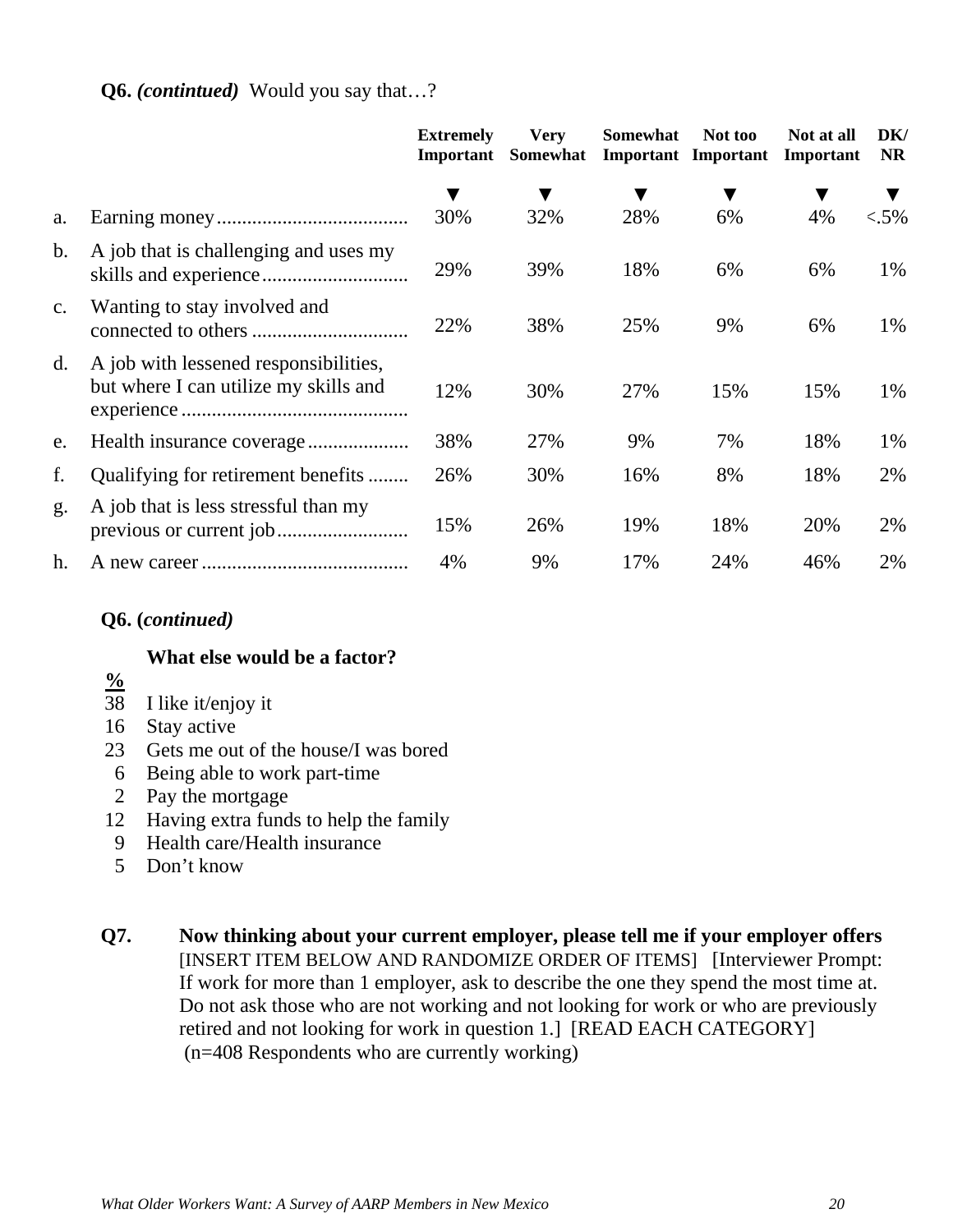|                                                                     | <b>Yes</b> | N <sub>0</sub> | <b>DK/NR</b> |
|---------------------------------------------------------------------|------------|----------------|--------------|
|                                                                     |            |                | ▼            |
|                                                                     | 69%        | 29%            | 2%           |
|                                                                     | 36%        | 62%            | 1%           |
|                                                                     | 72%        | 26%            | 2%           |
|                                                                     | 42%        | 56%            | 3%           |
|                                                                     | 70%        | 29%            | 2%           |
|                                                                     | 47%        | 50%            | 4%           |
|                                                                     | 66%        | 31%            | 3%           |
| Adequate paid time off such as sick time or vacation time           | 71%        | 27%            | 2%           |
|                                                                     | 92%        | 6%             | 2%           |
|                                                                     | 70%        | 29%            | 1%           |
|                                                                     | 75%        | 21%            | 4%           |
|                                                                     | 79%        | 20%            | 1%           |
|                                                                     | 90%        | 8%             | 2%           |
|                                                                     | 60%        | 39%            | 2%           |
| A phased retirement program [IF RESPONDENT ASKS WHAT THIS IS READ:  |            |                |              |
| A program that allows employees to ease into retirement by reducing |            |                |              |
| the number of hours they work and allow payment of a pension.]      | 24%        | 70%            | 6%           |
| The chance to pursue something you have always wanted to do         | 55%        | 41%            | 4%           |

### **Q7. Now thinking about your current employer, please tell me if your employer offers…**

**Q8. When thinking about your ideal job, how important is each of the following things? How important is** [INSERT ITEM BELOW AND RANDOMIZE ORDER OF ITEMS] Would you say it is extremely important, very important somewhat important, not very important, or not at all important? [READ EACH CATEGORY]

|                |                                     | <b>Extremely</b><br>Important | <b>Very</b><br>Somewhat | Somewhat<br>Important | Not too<br>Important | Not at all<br>Important | DK/<br>NR. |
|----------------|-------------------------------------|-------------------------------|-------------------------|-----------------------|----------------------|-------------------------|------------|
|                |                                     |                               |                         |                       |                      |                         |            |
| a.             | A flexible work schedule            | 19%                           | 41%                     | 25%                   | 9%                   | 5%                      | $< .5\%$   |
| b.             | The ability to work from home       | 10%                           | 22%                     | 25%                   | 19%                  | 22%                     | 1%         |
| $\mathbf{c}$ . |                                     | 21%                           | 44%                     | 22%                   | 7%                   | 6%                      | 1%         |
| d.             |                                     | 20%                           | 43%                     | 21%                   | 8%                   | 8%                      | $< .5\%$   |
| e.             | Guaranteed pension benefits         | 33%                           | 38%                     | 13%                   | 6%                   | 9%                      | 2%         |
| f.             | The opportunity for part-time work  | 11%                           | 30%                     | 28%                   | 16%                  | 14%                     | 1%         |
| g.             |                                     | 23%                           | 36%                     | 16%                   | 12%                  | 11%                     | 2%         |
| h.             | Dental benefits or insurance        | 28%                           | 39%                     | 16%                   | 8%                   | 8%                      | 1%         |
| i.             |                                     | 12%                           | 31%                     | 24%                   | 15%                  | 16%                     | 3%         |
| $\mathbf{j}$ . | Prescription drug benefits or       | 36%                           | 42%                     | 10%                   | 5%                   | 8%                      | 1%         |
| k.             | Adequate paid time off such as sick | 30%                           | 49%                     | 13%                   | 4%                   | 4%                      | 1%         |
| $\mathbf{l}$ . | A friendly work environment         | 36%                           | 54%                     | 7%                    | 1%                   | 1%                      | 1%         |
| m.             | Healthcare benefits or insurance    | 45%                           | 37%                     | 6%                    | 5%                   | 7%                      | $< .5\%$   |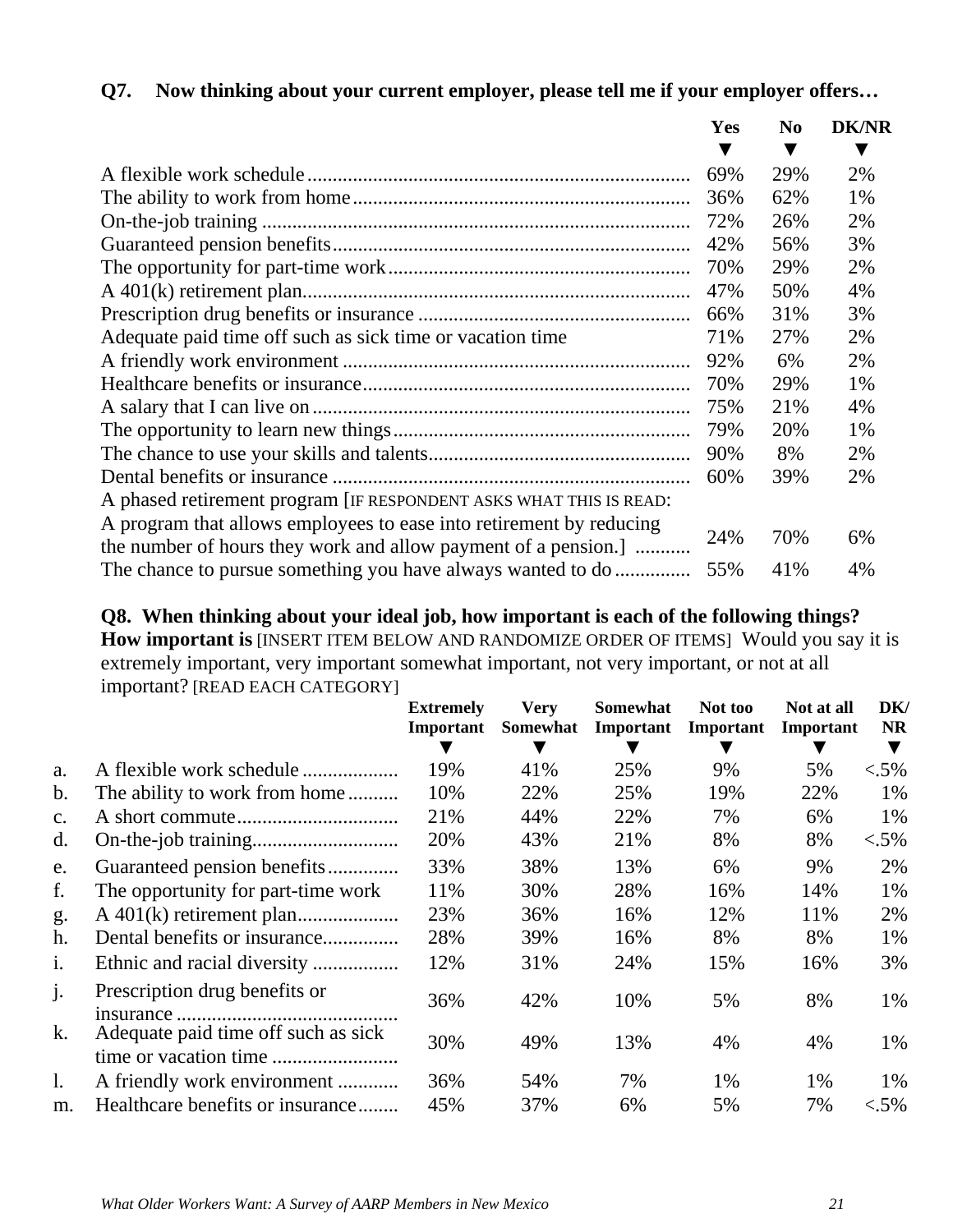|       |                                                                | <b>Extremely</b><br>Important | <b>Very</b><br>Somewhat | Somewhat<br>Important | Not too<br>Important | Not at all<br>Important | DK/<br><b>NR</b> |
|-------|----------------------------------------------------------------|-------------------------------|-------------------------|-----------------------|----------------------|-------------------------|------------------|
| n.    |                                                                | 45%                           | 40%                     | 8%                    | 3%                   | 3%                      | $< .5\%$         |
| 0.    | The opportunity to learn new things                            | 22%                           | 49%                     | 22%                   | 5%                   | 3%                      | $< .5\%$         |
| $p$ . | The chance to use your skills and<br>talents                   | 29%                           | 52%                     | 14%                   | 2%                   | 2%                      | 1%               |
| q.    | The chance to pursue something<br>vou have always wanted to do | 22%                           | 46%                     | 19%                   | 7%                   | 5%                      | 1%               |
| r.    | A phased retirement program<br>.                               | 15%                           | 32%                     | 20%                   | 16%                  | 14%                     | 3%               |

### **Q8.** *(continued)* **When thinking about your ideal job, how important is each of the following things? How important is…**

### **Q8. (continued)**

### **Is something else important?**

- $\frac{9}{3}$
- 3 I like it/enjoy it<br>5 Stay active
- 5 Stay active<br>3 Gets me ou
- Gets me out of the house/I was bored
- 88 Don't know

### **Q9. How helpful would resources on** [INSERT ITEM BELOW AND RANDOMIZE ORDER OF ITEMS] **be to you?** [READ EACH CATEGORY]

|                |                                                    | <b>Extremely</b><br><b>Helpful</b> | <b>Very</b><br><b>Helpful</b> | <b>Somewhat</b><br><b>Helpful</b> | Not very<br><b>Helpful</b> | Not at all<br><b>Helpful</b> | DK/No<br><b>Response</b> |
|----------------|----------------------------------------------------|------------------------------------|-------------------------------|-----------------------------------|----------------------------|------------------------------|--------------------------|
| a.             | Finding employment                                 | 13%                                | 26%                           | 24%                               | 16%                        | 21%                          | 1%                       |
| b.             | Enhancing your job skills                          | 14%                                | 37%                           | 26%                               | 11%                        | 12%                          | 1%                       |
| $C_{\bullet}$  | Balancing work and family                          | 20%                                | 32%                           | 19%                               | 13%                        | 17%                          | 1%                       |
| $\mathbf{d}$ . | Caring for parents or older                        | 18%                                | 30%                           | 16%                               | 12%                        | 22%                          | 3%                       |
| e.             | Phased or partial retirement                       | 13%                                | 31%                           | 28%                               | 13%                        | 15%                          | 2%                       |
| f.             | Making sure you have<br>enough money in retirement | 38%                                | 39%                           | 12%                               | 4%                         | 6%                           | 1%                       |
| g.             | Making sure you have<br>adequate health insurance  | 38%                                | 38%                           | 11%                               | 5%                         | 7%                           | 1%                       |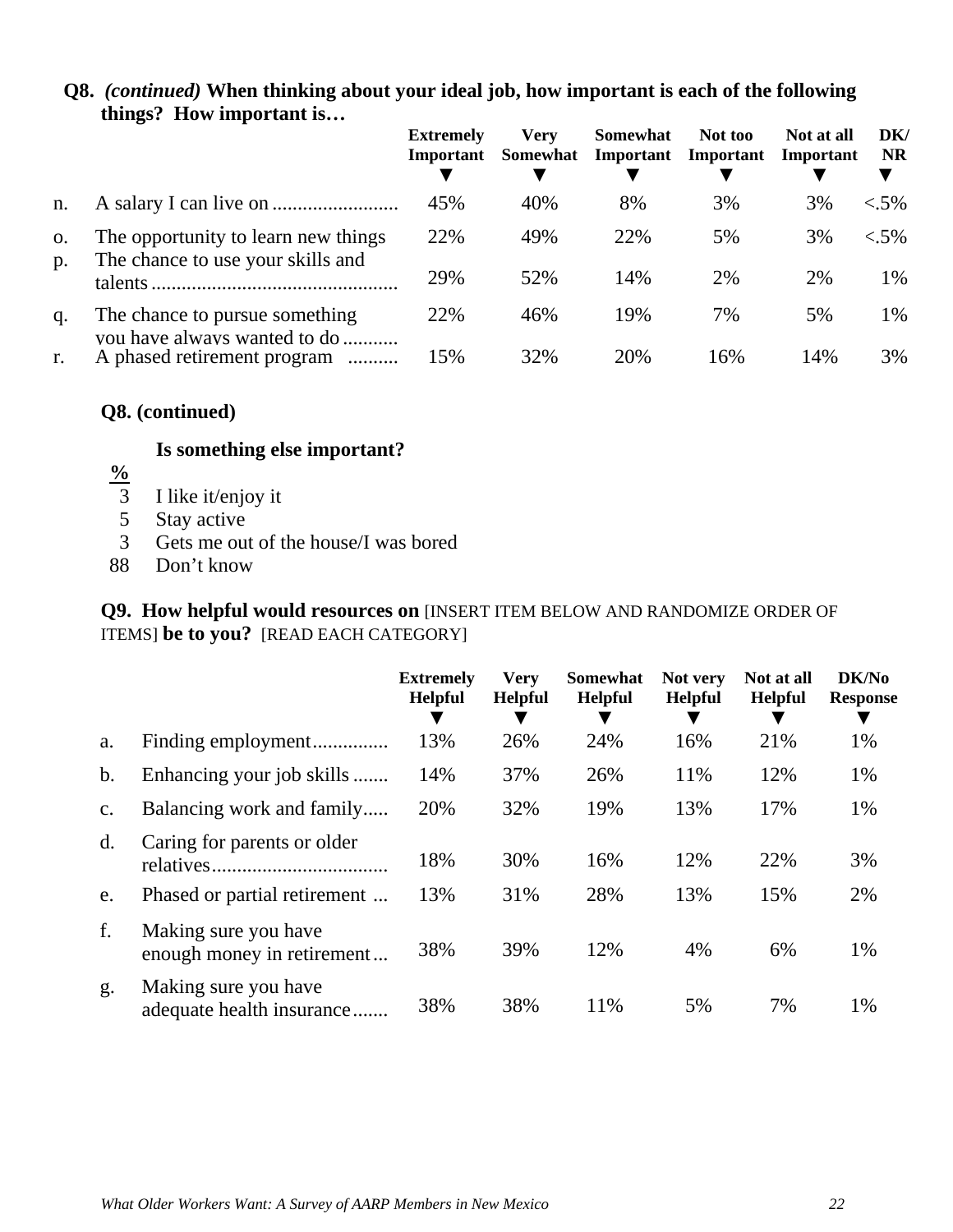**Q10.** Now, I'm going to read you some statements people have made about work and retirement. How strongly do you agree or disagree that [INSERT ITEM BELOW AND RANDOMIZE ORDER OF ITEMS] Would that be strongly agree, somewhat agree, neither agree or disagree, somewhat disagree, or strongly disagree? [READ EACH CATEGORY]

|                |                                                                                                               | <b>Strongly</b><br>Agree | <b>Somewhat</b><br>Agree | <b>Neither</b><br><b>Agree Nor</b><br><b>Disagree</b> | Somewhat<br><b>Disagree</b> | <b>Strongly</b><br><b>Disagree</b> | DK/<br><b>NR</b> |
|----------------|---------------------------------------------------------------------------------------------------------------|--------------------------|--------------------------|-------------------------------------------------------|-----------------------------|------------------------------------|------------------|
|                |                                                                                                               |                          |                          |                                                       |                             |                                    |                  |
| a.             | Nobody should be forced to retire<br>because of age if they want to                                           | 68%                      | 15%                      | 4%                                                    | 7%                          | 5%                                 | 1%               |
| $\mathbf b$ .  | Most employers discriminate against                                                                           | 31%                      | 29%                      | 10%                                                   | 14%                         | 10%                                | 6%               |
| $\mathbf{c}$ . | Older people should be forced to<br>retire at some age in order to open up<br>jobs and promotions for younger | 4%                       | 12%                      | 7%                                                    | 18%                         | 57%                                | 1%               |
| d.             | Most older workers can perform as<br>well on the job as most younger                                          | 54%                      | 26%                      | 7%                                                    | 8%                          | 4%                                 | 2%               |

**Q11.** Next, I'm going to ask you some questions about work-related discrimination due to age. Do you believe you, a family member, or a friend experienced any of the following situations because of age since turning 40. Do you believe you, a friend or a family member have**…**.[(READ INTRO ONLY ONCE AND THEN LIST) (INSERT ITEM BELOW AND RANDOMIZE ORDER OF ITEMS) (AFTER EACH OPTION READ AGAIN: BECAUSE OF AGE SINCE TURNING 40].

|                |                                                                               | Yes, I<br>have<br>▼ | Yes, someone<br>I know has | Yes,<br>both | N <sub>0</sub><br>▼ | DK/<br><b>NR</b> |
|----------------|-------------------------------------------------------------------------------|---------------------|----------------------------|--------------|---------------------|------------------|
| a.             |                                                                               | 9%                  | 13%                        | 3%           | 72%                 | 2%               |
| b.             | Been passed over for a raise, promotion or                                    | 7%                  | 12%                        | 5%           | 75%                 | 2%               |
| $\mathbf{c}$ . | Been denied access to training or the                                         | 4%                  | 7%                         | 3%           | 85%                 | 1%               |
| d.             | Been laid off, fired, or forced out of a job?                                 | 4%                  | 13%                        | 3%           | 80%                 | 1%               |
| e.             | Been encouraged or forced to retire before                                    | 3%                  | 13%                        | 2%           | 81%                 | 1%               |
| f.             | Received or been exposed to unwelcome<br>comments about age in the workplace? | 7%                  | 7%                         | 5%           | 80%                 | 1%               |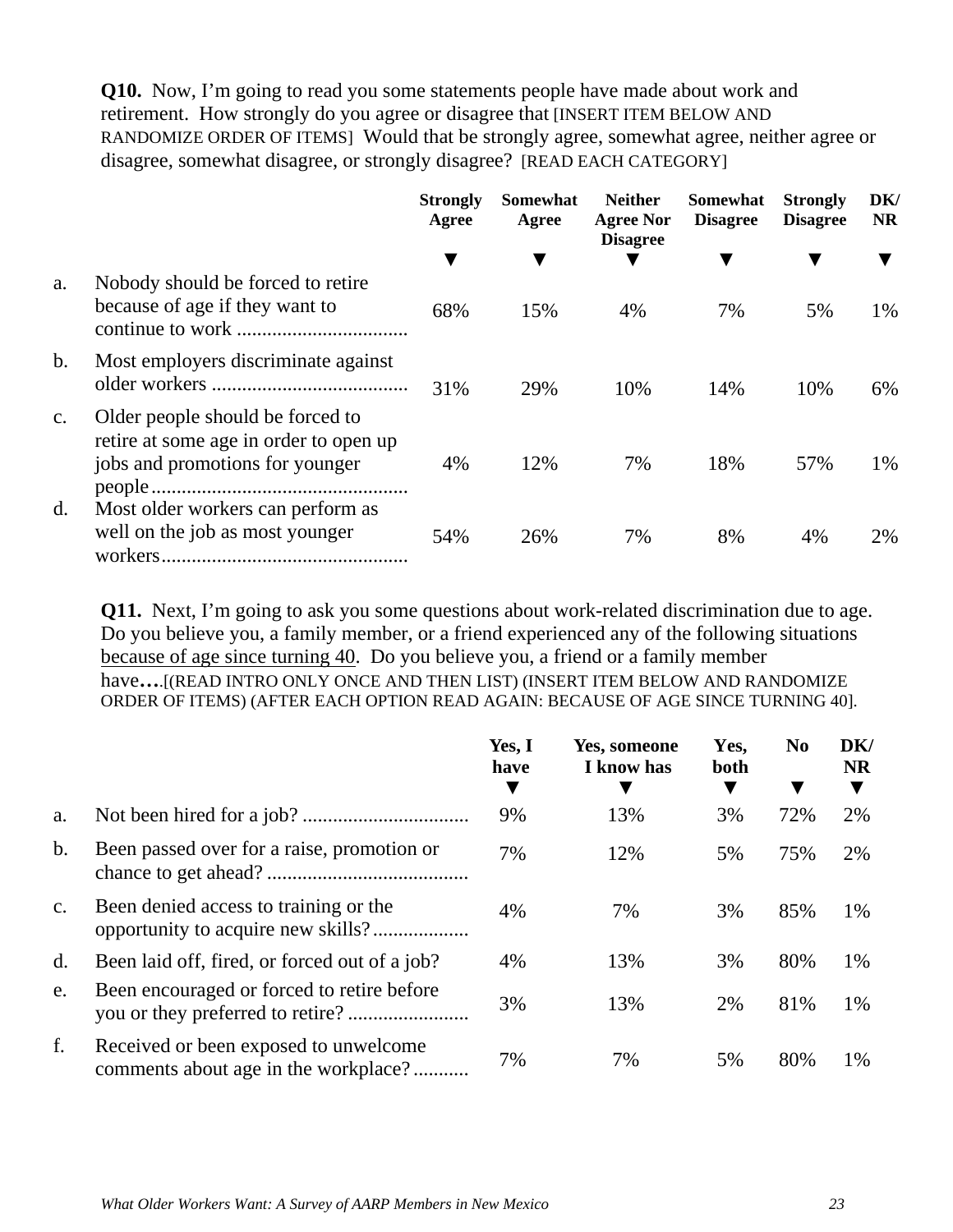- **Q12.** In your opinion, how important it is for an organization to plan for holding onto the knowledge and experience of employees who are about to leave or retire? Would you say it is extremely important, very important, somewhat important, not very important, or not at all important? **[READ EACH CATEGORY]**
	- **%**
	- 44 Extremely important
	- 42 Very important
	- 12 Somewhat important
	- 1 Not very important
	- 1 Not at all important
	- 1 Don't know DO NOT READ
	- <.5 Refused Continue

### **DEMOGRAPHIC (D) QUESTIONS**

The following questions are for statistical classification purposes only and will be kept entirely confidential.

### **D-1 RECORD GENDER: DO NOT ASK**

- $\frac{9}{48}$
- Male
- 52 Female

**D-2** What is your age as of your last birthday? \_\_\_\_\_\_\_\_\_ (in years)

- **%**
- 47 50-59
- 26 60-64
- $26 \t 65+$

**D-3** In what county do you live? \_\_\_\_\_\_\_\_\_\_\_\_\_\_\_\_\_\_\_\_\_\_\_\_\_\_\_\_\_\_\_\_\_

- **D-4** Thinking about your state elections for New Mexico Governor and State Legislators in the last ten years, how often would you say you vote? Would you say you vote always, most of the time, about half of the time, seldom, or never?
	- **%**
	- 65 Always
	- 19 Most of the time
	- 5 About half of the time
	- 3 Seldom
	- 7 Never
	-
	- 1 Refused Continue

1 Don't know DO NOT READ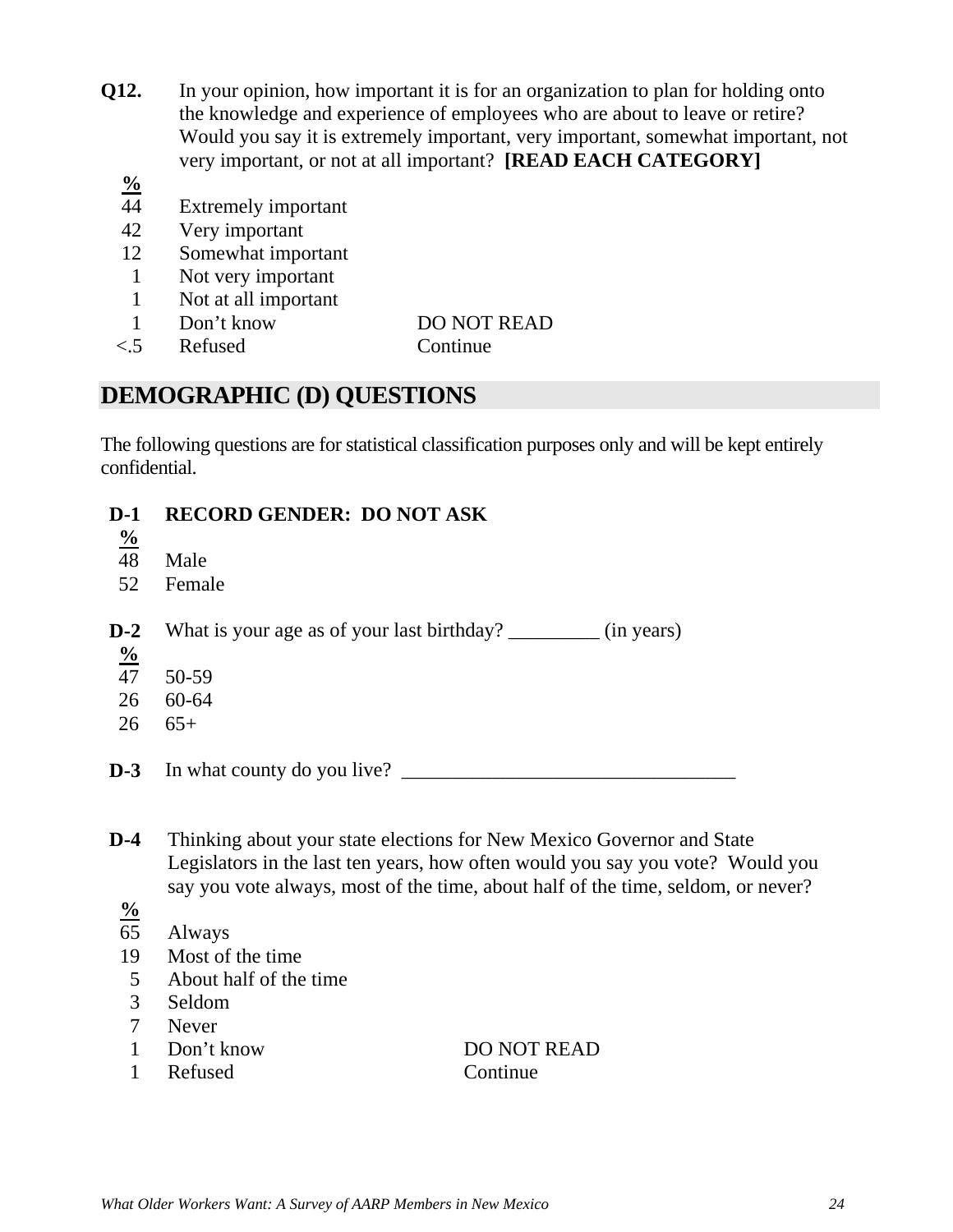- **D-5** What is your current marital status? [READ EACH ANSWER CATEGORY]
- **%**
- 68 Now married
- 2 Not married, living with partner
- 1 Separated
- 16 Divorced
- 7 Widowed
- 5 Never married
- 
- 1 Refused Continue
- <.5 Don't know DO NOT READ
- **D-6** What is the highest level of education that you completed? [READ EACH ANSWER CATEGORY]
- **%**
- $\overline{5}$  0-12<sup>th</sup> grade (no diploma)
- 19 High school graduate or equivalent
- 17 Post-high school education (no degree)
- 13 2 year college degree
- 16 4 year college degree
- 8 Post-graduate study (no degree)
- 22 Graduate or professional degree(s)
- <.5 Don't know DO NOT READ
- 1 Refused Continue

- **D-7** What is your race? [READ EACH ANSWER CATEGORY]
- **%**
- 84 White or Caucasian
- 1 Black or African American
- 1 Asian
- 1 American Indian or Alaskan Native
- 10 Hispanic
- 1 Mixed
- <.5 Other

<.5 Don't know DO NOT READ

3 Refused Continue

- **D-8** Are you of Spanish, Hispanic, or Latino origin?
- $\frac{9}{6}$ <br>19
- Yes
- 80 No
- <.5 Don't know DO NOT READ
	- 1 Refused Continue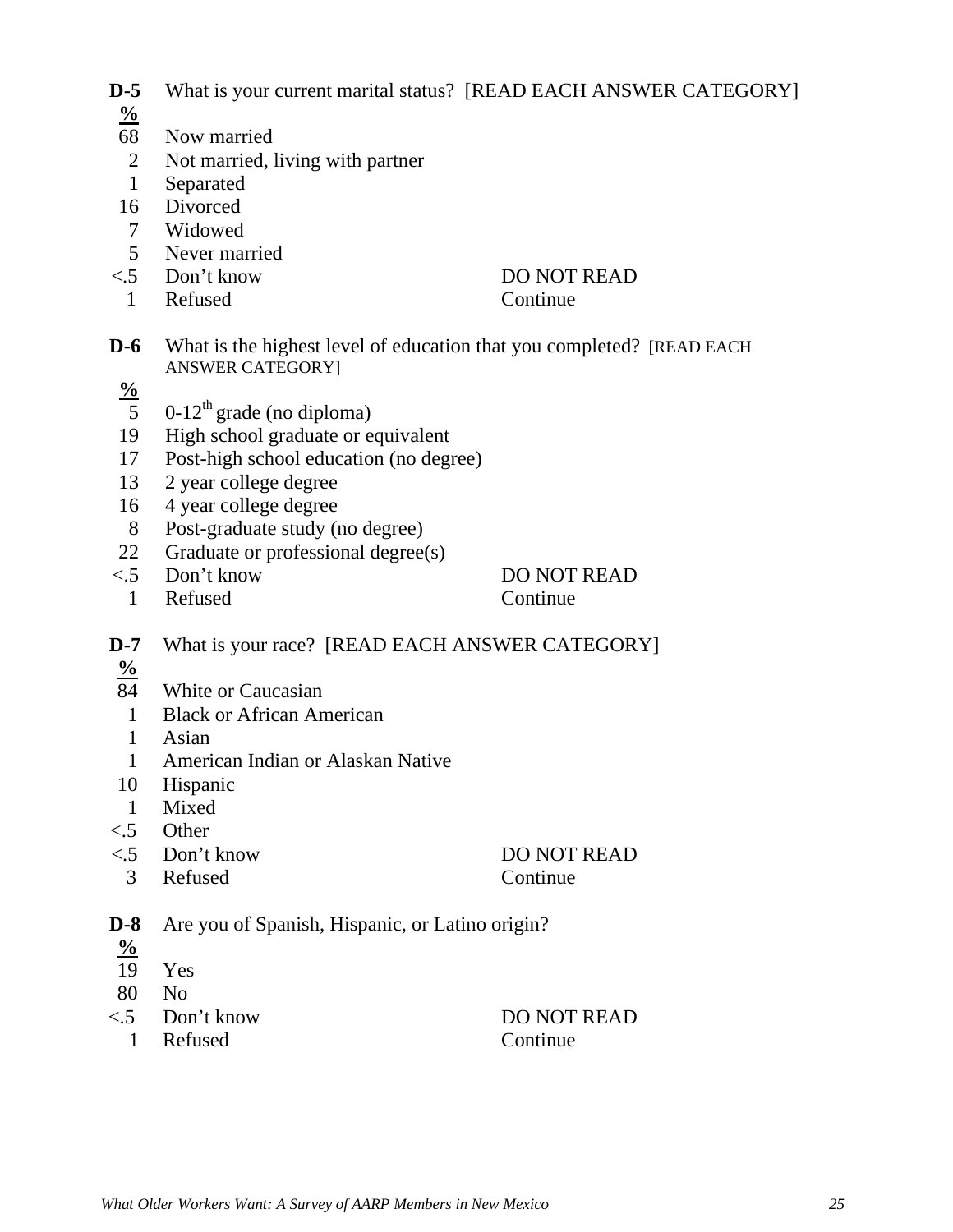- **D-9** We realize income is a private matter and so rather than ask anything specific about your income, I'd like to ask you to please stop me when I get to the category that includes your annual household income before taxes in 2005?
	- $\frac{9}{3}$ 
		- Less than  $$10,000$
	- 8 \$10,000 but less than \$20,000
	- 13 \$20,000 but less than \$35,000
	- 17 \$35,000 but less than \$50,000
	- 13 \$50,000 but less than \$60,000
	- 10 \$60,000 but less than \$75,000
	- 12 \$75,000 but less than \$100,000
	- 15 \$100,000 or more
	- 3 Don't know DO NOT READ
	- 7 Refused Continue

- **D-10** In general, would you say your health is excellent, very good, good, fair, or poor?
	- $\frac{9}{27}$
	- Excellent 34 Very good
	-
	- 21 Good
	- 12 Fair
	- 6 Poor
	-
	- 1 Refused Continue

<.5 Don't know DO NOT READ

**That's all the questions we have for you today. Thank you very much for your time.**